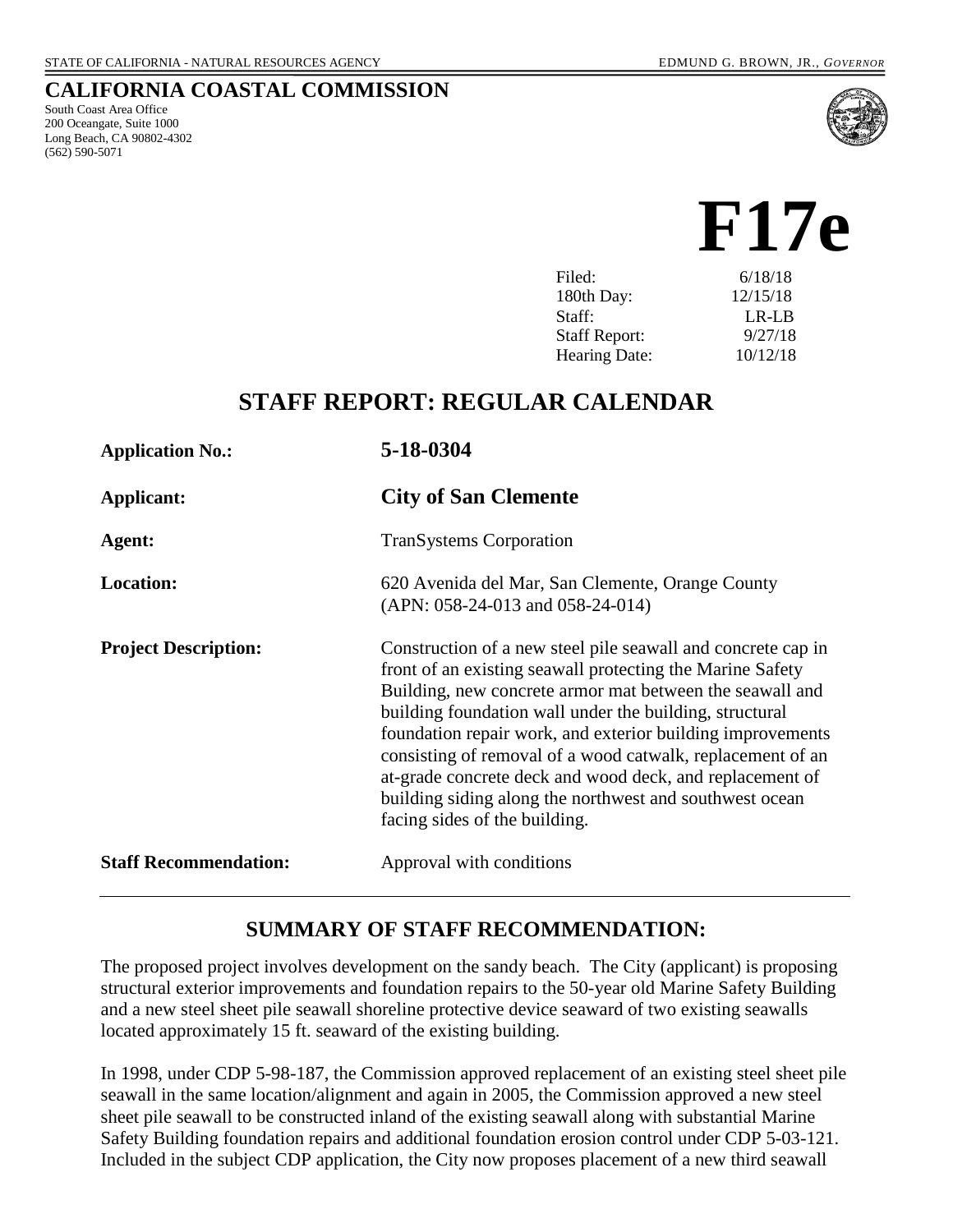seaward of the existing two seawalls. The new approximately 220 linear ft. long, +9.5 ft. (MLLW) tall seawall will also have a 2'4" wide concrete cap connecting all three seawalls together and continue with a new concrete armor mat between the new seawall and building foundation wall under the building providing "slope protection" to protect the building's foundation from undermining due to wave erosion.

The Marine Safety Building is a structure that pre-dates the enactment of the Coastal Act. The facility contains the City's lifeguard operations directly supporting coastal access and recreation at the beach. Building foundation repairs and protection of the foundation from erosion is crucial the performance of the building; continued undermining and wave run up will cause the foundation to deteriorate and fail. The proposed structural improvements and foundation repairs plus new steel sheet pile seawall are necessary to extend the building's life 5-10 years while a replacement building is being designed and constructed, according to the Marine Safety Building Structural Condition Assessment Report provided by the City. As the City is characterizing the proposed projects as repairs and not new development, the City did not provide a full shoreline hazards analysis taking future sea level rise hazards into consideration. As the seawall is proposed as a short-term measure providing protection for 5-10 years, the design height of the proposed new seawall does not take into consideration long-term sea level rise.

Although the repairs are deemed necessary to protect the existing building, it is necessary to determine that the proposed project is the least damaging alternative. As proposed, the new sheet pile wall proposed to be placed seaward of all the existing development would add and exacerbate the adverse impacts that are occurring to the beach as a result of the existing structure, such as hindered sand transport, erosion and beach encroachment. As proposed, the new seawall does not conform to Coastal Act Section 30235 which allows the construction of a seawall to be permitted *"when required to serve coastal dependent uses or to protect existing structures in danger from erosion, and when designed to eliminate or mitigate adverse impacts on local shoreline sand supply."* Therefore, in order to bring the proposed project into compliance with Coastal Act Section 30235, staff recommends approval of the proposed coastal development permit with **Special Condition 1** requiring the applicant submit revised final bulkhead/seawall plans moving the location of the new bulkhead inland of the existing bulkhead, cutting down the currently exposed steel sheet pile bulkhead to below beach scour level and redesigning the new bulkhead if necessary to accommodate any potential future need for an increase in its height. Additionally, as modified through conditions of approval, the seawall is the minimum necessary to protect the existing structure and will only be authorized for as long as the existing public building requiring protection exists. Upon future redevelopment of the property, removal of the seawall authorized by this permit would be considered.

Staff is recommending **approval** of the proposed coastal development permit with **ten (10)** special conditions. The special conditions are for: **1) Submittal of Revised Final Bulkhead Plans 2) Shoreline Structure Authorization Terms; 3) Other Agency Approvals; 4) Construction Staging Plan; 5) Timing of Construction and Public Access; 6) Construction Phase BMPs; 7) Assumption of Risk, Waiver of Liability and Indemnity; 8) Future Improvements; 9) Future Development of the Site; and 10) Public Rights.**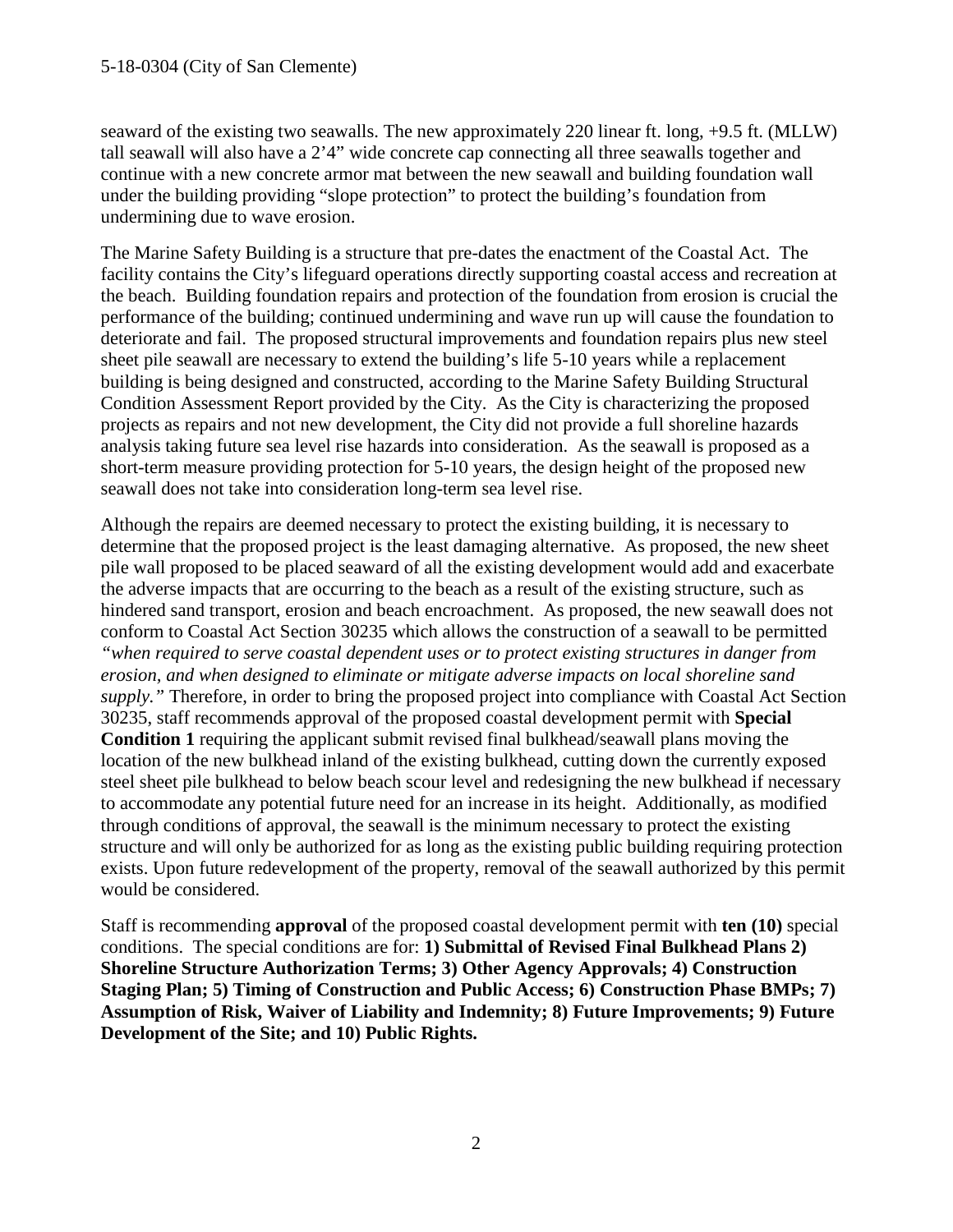## **TABLE OF CONTENTS**

| Н. |                                                                         |  |
|----|-------------------------------------------------------------------------|--|
|    |                                                                         |  |
|    |                                                                         |  |
|    |                                                                         |  |
|    |                                                                         |  |
|    |                                                                         |  |
|    |                                                                         |  |
|    | E. SCENIC AND VISUAL RESOURCES/DEVELOPMENT: MINIMIZATION OF IMPACTS  19 |  |
|    |                                                                         |  |
|    |                                                                         |  |
|    |                                                                         |  |

## **APPENDICES**

Appendix A - Substantive File Documents

#### **EXHIBITS**

Exhibit 1 - [Vicinity Map](https://documents.coastal.ca.gov/reports/2018/10/f17e/f17e-10-2018-exhibits.pdf) Exhibit 2 – [Public Access](https://documents.coastal.ca.gov/reports/2018/10/f17e/f17e-10-2018-exhibits.pdf)  Exhibit 3 – [Marine Safety Building Structural Repair Plans](https://documents.coastal.ca.gov/reports/2018/10/f17e/f17e-10-2018-exhibits.pdf) Exhibit 4 – [Marine Safety Building Bulkhead/Seawall Plans](https://documents.coastal.ca.gov/reports/2018/10/f17e/f17e-10-2018-exhibits.pdf)  Exhibit 5 – [Existing Site Condition Photographs](https://documents.coastal.ca.gov/reports/2018/10/f17e/f17e-10-2018-exhibits.pdf) Exhibit 6 – [Approximate High Tide and Mean High Water at Subject Site](https://documents.coastal.ca.gov/reports/2018/10/f17e/f17e-10-2018-exhibits.pdf)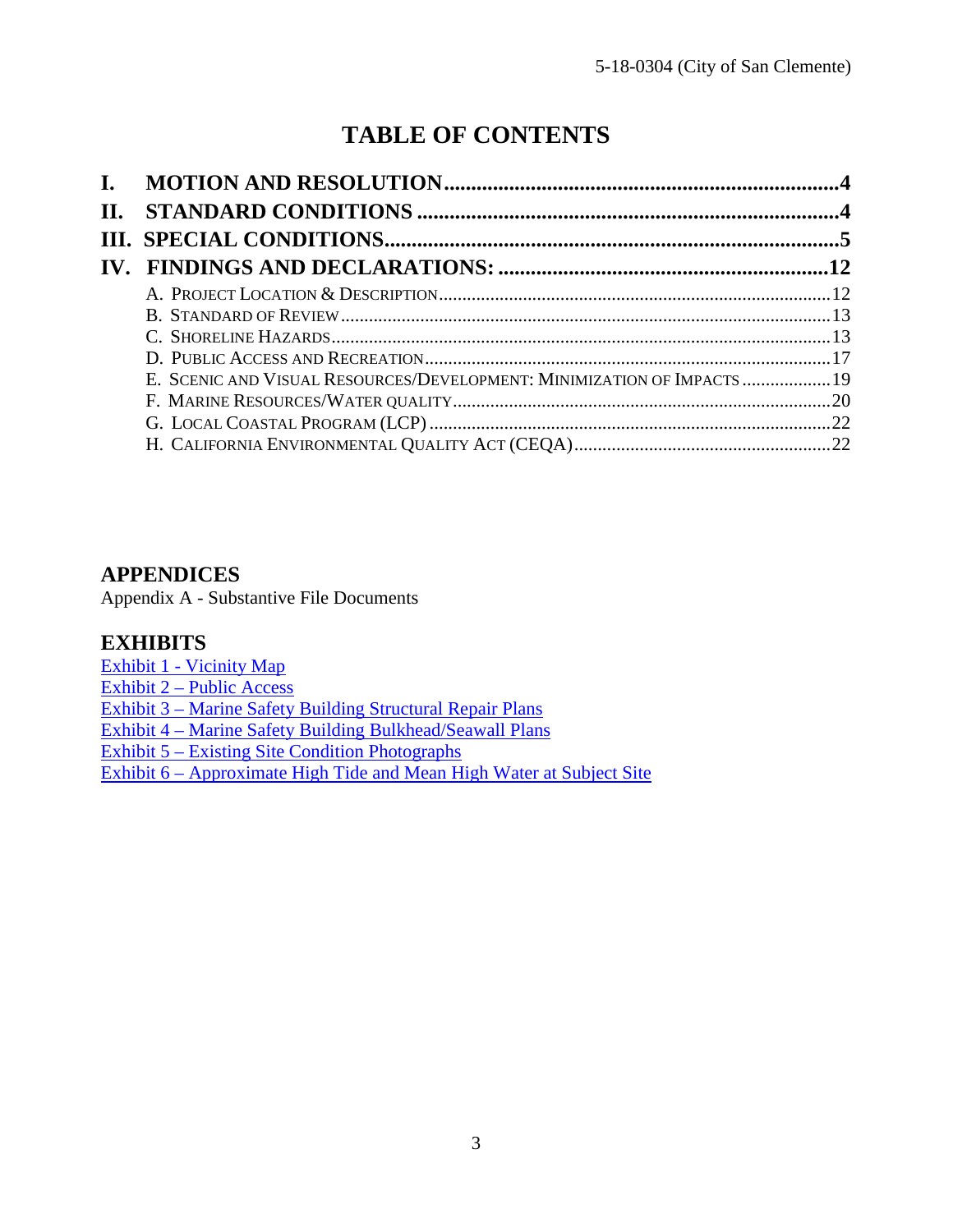## <span id="page-3-0"></span>**I. MOTION AND RESOLUTION**

#### **Motion:**

*I move that the Commission approve Coastal Development Permit Application No. 5-18-0304 pursuant to the staff recommendation.*

Staff recommends a YES vote. Passage of this motion will result in approval of the permit as conditioned and adoption of the following resolution and findings. The motion passes only by affirmative vote of a majority of the Commissioners present.

#### **Resolution:**

*The Commission hereby approves a coastal development permit for the proposed development and adopts the findings set forth below on grounds that the development as conditioned will be in conformity with the policies of Chapter 3 of the Coastal Act and will not prejudice the ability of the local government having jurisdiction over the area to prepare a Local Coastal Program conforming to the provisions of Chapter 3. Approval of the permit complies with the California Environmental Quality Act because either 1) feasible mitigation measures and/or alternatives have been incorporated to substantially lessen any significant adverse effects of the development on the environment, or 2) there are no further feasible mitigation measures or alternatives that would substantially lessen any significant adverse impacts of the development on the environment.*

## <span id="page-3-1"></span>**II. STANDARD CONDITIONS:**

This permit is granted subject to the following standard conditions:

- 1. **Notice of Receipt and Acknowledgment**. The permit is not valid and development shall not commence until a copy of the permit, signed by the permittee or authorized agent, acknowledging receipt of the permit and acceptance of the terms and conditions, is returned to the Commission office.
- 2. **Expiration.** If development has not commenced, the permit will expire two years from the date on which the Commission voted on the application. Development shall be pursued in a diligent manner and completed in a reasonable period of time. Application for extension of the permit must be made prior to the expiration date.
- 3. **Interpretation.** Any questions of intent of interpretation of any condition will be resolved by the Executive Director or the Commission.
- 4. **Assignment.** The permit may be assigned to any qualified person, provided assignee files with the Commission an affidavit accepting all terms and conditions of the permit.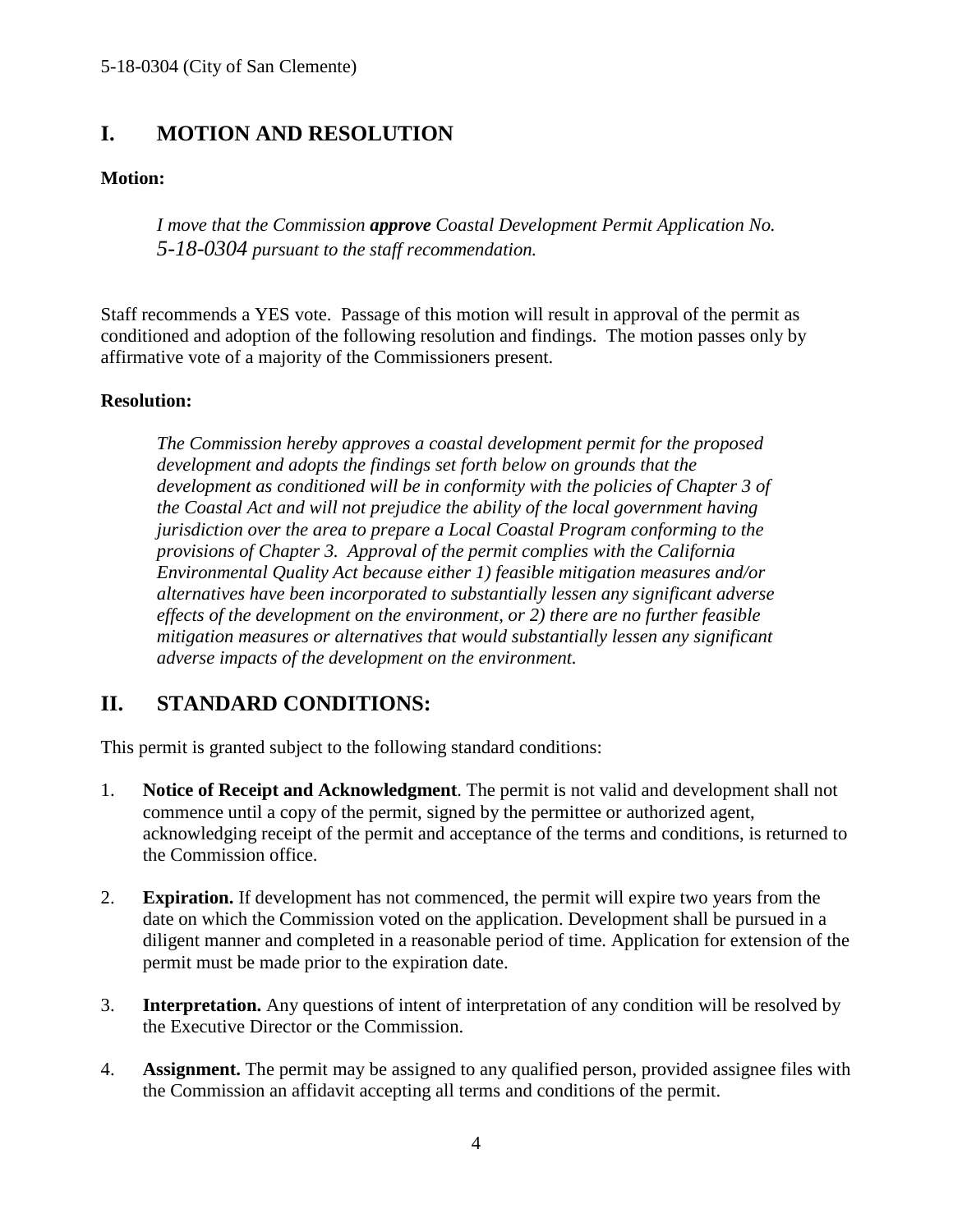5. **Terms and Conditions Run with the Land.** These terms and conditions shall be perpetual, and it is the intention of the Commission and the permittee to bind all future owners and possessors of the subject property to the terms and conditions.

## <span id="page-4-0"></span>**III. SPECIAL CONDITIONS**

This permit is granted subject to the following special conditions:

- 1. **Submittal of Revised Final Bulkhead Plans. PRIOR TO ISSUANCE OF THE COASTAL DEVELOPMENT PERMIT**, the applicant shall submit, for the review and written approval of the Executive Director, two full-size sets of Bulkhead Plans that conforms with the plans submitted to the Commission, titled Marine Safety Building Bulkhead Repairs, Project No. 16530 dated 3/12/18, for an approximately 220 linear feet long +9.6 ft. (MLLW) tall steel sheet pile bulkhead with a concrete cap except that they shall be modified as required below:
	- a. The location of the new bulkhead shall be inland of the existing bulkhead(s) as depicted on the Existing Bulkhead Plan, Drawing No. S-101, Sheet 4 of 6 dated 3/12/18;
	- b. The existing bulkhead(s) shall be cut down either to below the beach scour level, or down to bedrock level to reduce beach level exposure;
	- c. If necessary, the new bulkhead shall be redesigned to take on any additional load currently supported by the existing bulkhead(s). The new bulkhead shall be designed to a minimum +1 ft. MLLW sand level; and
	- d. The new bulkhead shall also be designed in such a manner that would not preclude any potential future adaptation to rising sea level, such as an increase in height.

All revised plans shall be prepared and certified by a licensed professional or professionals as applicable (e.g., architect, surveyor, geotechnical or civil engineer), based on current information and professional standards, and shall be certified to ensure that they are consistent with the Commission's approval and with the recommendations of any required technical reports.

The permittee shall undertake development in conformance with the approved final plans unless the Commission amends this permit or the Executive Director provides a written determination that no amendment is legally required for any proposed minor deviations.

2. **Shoreline Structure Authorization Terms.** The shoreline protective device and armoring approved by this CDP results in the extension of the useful life of the existing bulkhead/seawall fronting the Marine Safety Building at 620 Avenida del Mar, San Clemente for a 15-year period after permit issuance. Additional reassessment for impacts to sand supply, public access and recreation and any other relevant coastal resources impacted by the seawall will be required if the seawall remains beyond the initial approved period and if expansion and/or alteration to the existing seawall is proposed or if any significant alteration or improvement is proposed for the existing building. This CDP authorizes the shoreline structure pursuant to the following terms: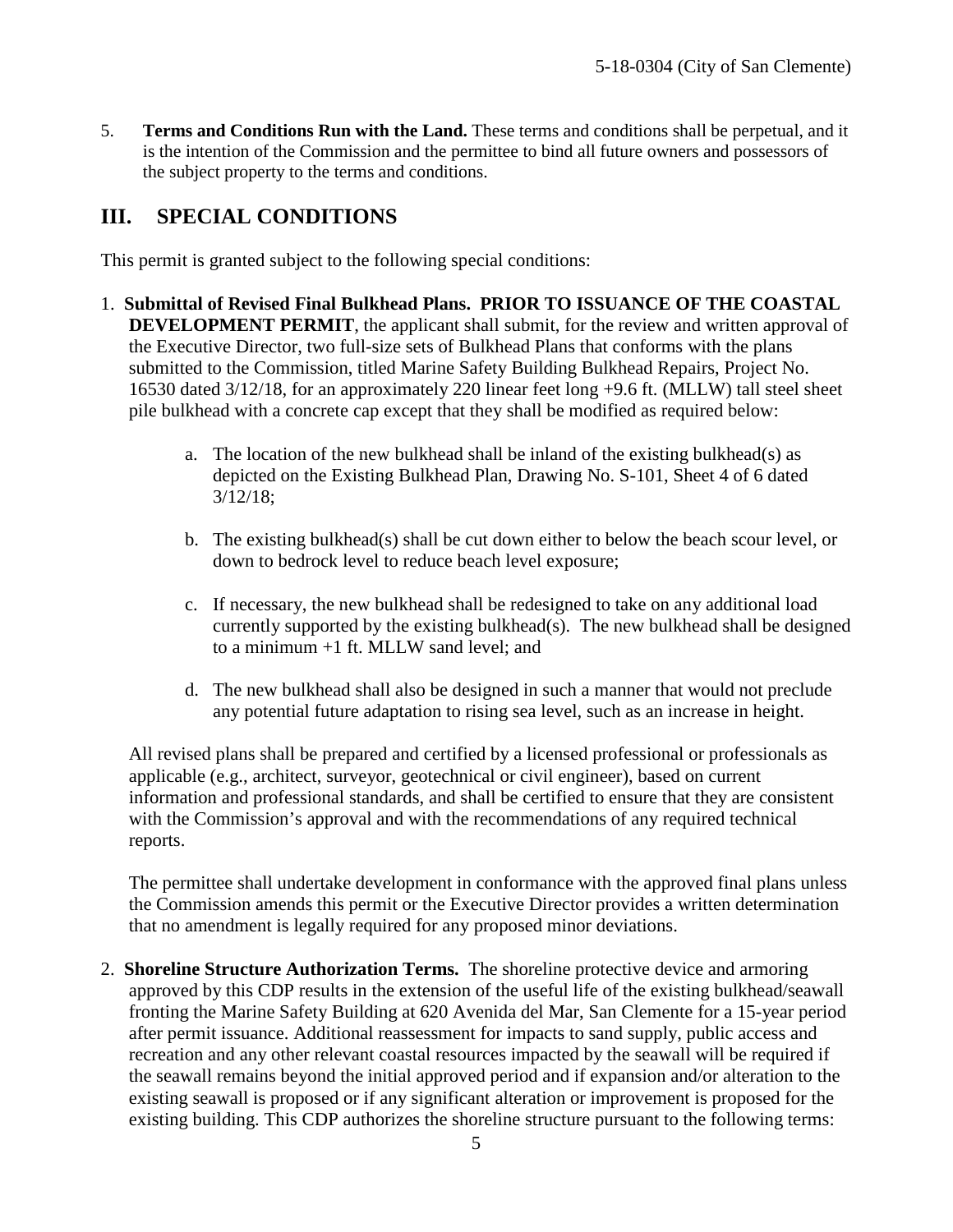- a. **Termination**. The authorization for the shoreline structure terminates after 15 years, or when the Marine Safety Building (1) is redeveloped as defined in subsection a(ii) below; (2) becomes uninhabitable and is demolished or is no longer present; or (3) no longer requires shoreline armoring, whichever occurs first. Prior to the anticipated termination of the authorization and/or in conjunction with redevelopment of the property, the permittee shall apply for a new CDP or amendment to this CDP, to remove the shoreline armoring or to modify the terms of its authorization.
	- i. **Extension of Authorization and Mitigation.** If the permittee intends to keep the shoreline structure in place beyond the authorized 15-year period, the permittee shall submit a complete application for a CDP or amendment to this CDP to reassess on-going impacts of the structure, including an evaluation of actions to reduce or eliminate those impacts. The complete application shall be submitted no later than 6 months prior to the end of the original mitigation period. The application shall include analysis of feasible alternatives to modify the shoreline structure or the development to reduce or eliminate to the maximum extent feasible the shoreline structure's impacts on coastal resources, and shall propose mitigation for unavoidable coastal resource impacts associated with the retention of the structure beyond the initial mitigation period.
	- ii. **Redevelopment Definition.** Development that meets the criteria A or B below shall be considered redevelopment:

A. Development that consists of alterations including (1) additions to an existing structure, (2) exterior and/or interior renovations, and/or (3) demolition or replacement of the existing Marine Safety Building, or portions thereof, which results in:

(1) Alteration (including demolition, renovation or replacement) of 50% or more of major structural components including exterior walls, floor, roof structure or foundation, or a 50% increase in gross floor area. Alterations are not additive between individual major structural components; however, changes to individual major structural components are cumulative over time from the date of this CDP authorization.

(2) Alteration (including demolition, renovation or replacement) of less than 50% of a major structural component where the proposed alteration would result in cumulative alterations exceeding 50% or more of a major structural component, taking into consideration previous alterations approved on or after the date of this CDP authorization; or an alteration that constitutes less than 50% increase in floor area where the proposed alteration would result in a cumulative addition of greater than 50% of the floor area, taking into consideration previous additions approved on or after the date of this CDP authorization.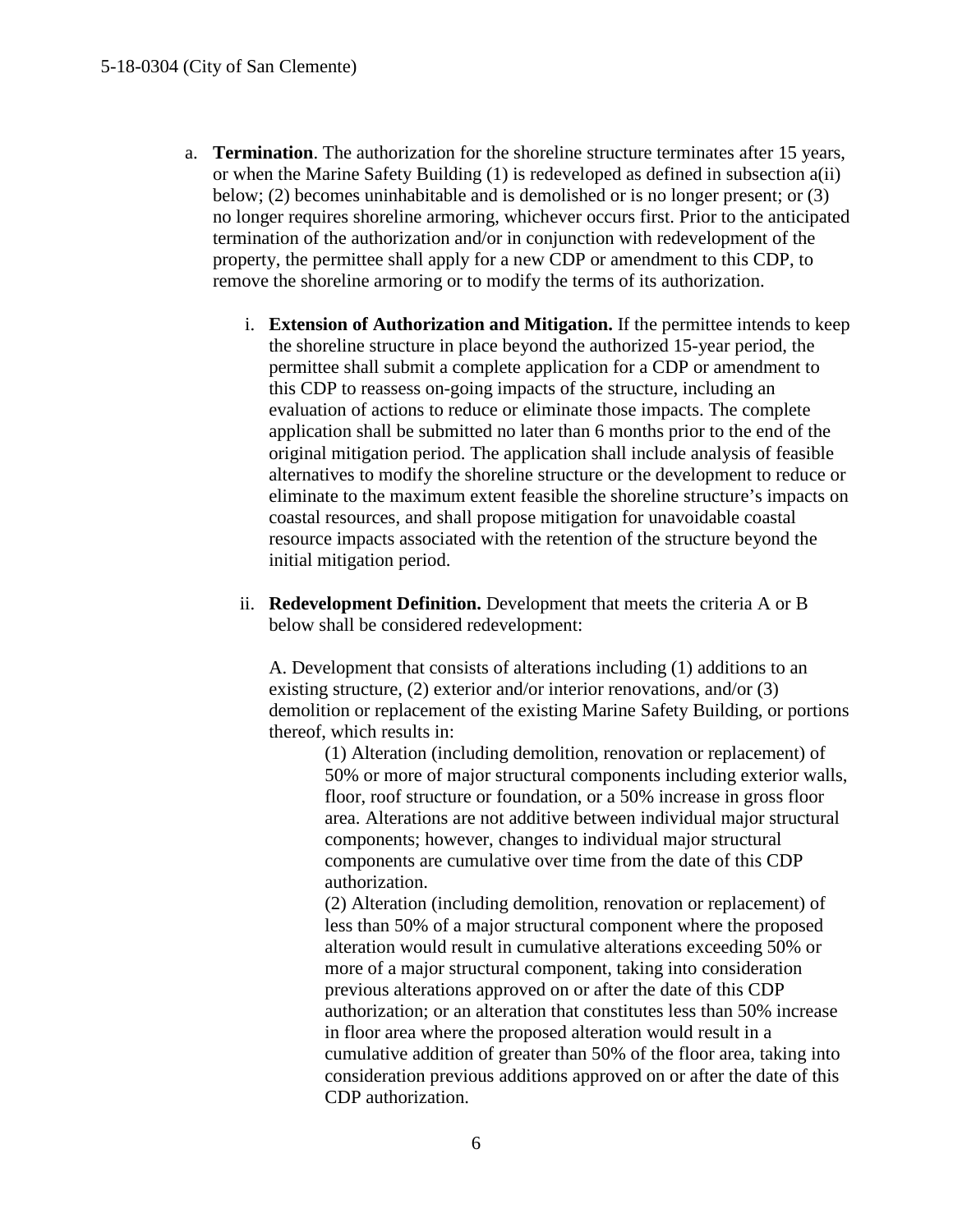B. Development that consists of any alteration of a structure, the cost of which equals or exceeds 50 percent of the market value of the structure before the start of construction, based on the documented construction bid costs and either an appraisal by a professional property appraiser or County assessor data, to be submitted by the applicant consistent with the time frame in  $(A)(a)(ii)$  above.

For the purposes of this definition:

An exterior wall is considered to be altered 50% or more when any of the following occur either above or below grade:

(a) Exterior cladding and/or framing systems are altered in a manner that requires removal and/or replacement of 50% or more of the elements of those cladding and framing systems, normally considered as linear length of wall.

(b) Reinforcement is needed for any remaining portions of the wall to provide structural support in excess of 50% of existing support elements (e.g. addition of 50% or more of beams, shear walls, or studs whether alone or alongside the existing/retained elements).

(c) A previously exterior wall becomes an interior wall as a result of the development.

(d) On multi-story structures, the extent of alteration to the linear area of the exterior walls on each story shall be determined to determine whether 50% or more of the total exterior walls have been altered.

A floor or roof structure is considered to be altered 50% or more when any of the following occur:

(a) The roof or floor framing is altered in a manner that requires removal and/or replacement of structural elements (e.g. trusses, joists, rafters) supporting 50% or more of the square footage of the roof or floor.

(b) The roof or floor structural framing system requires additional reinforcement to any remaining portions of the roof or floor system to provide structural support (e.g. addition of 50% or more of beams, joists, and/or rafters, etc., whether alone or alongside existing/retained system elements).

A foundation is considered to be altered 50% or more when any removal, replacement or reinforcement is done on any of the following:

(a) 50% or more of the horizontal surface area of a slab foundation.

(b) 50% or more of the floor area of a structure supported by a pier/post and/or caisson/grade beam foundation.

(c) 50% or more of a perimeter foundation.

(d) 50% or more of other foundation types (e.g. piers), or the total alteration where a structure has multiple foundation types.

Major structural component alterations generally do not include changes to roof coverings; replacement of glass or doors in existing window or door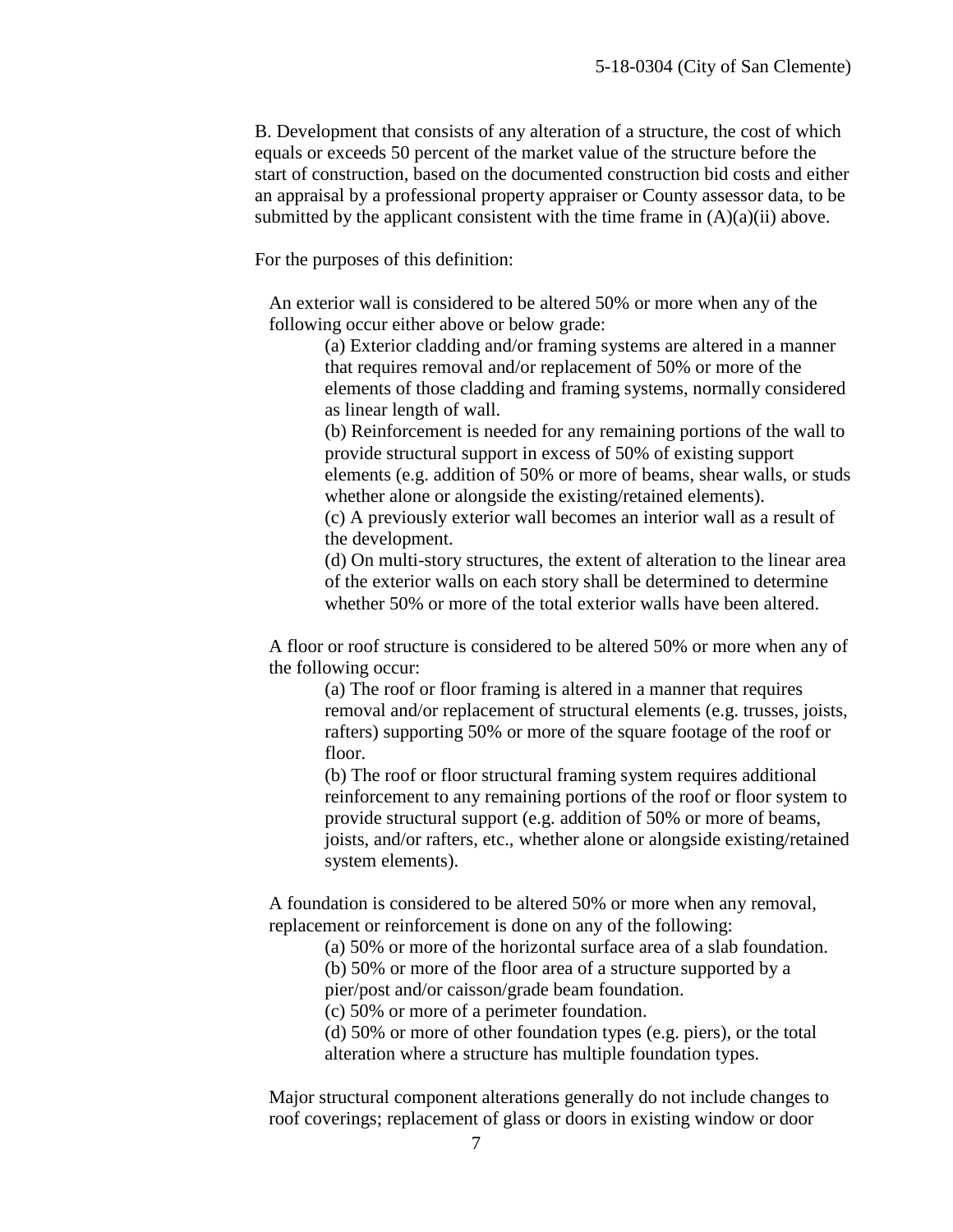.

openings; replacement of window or door framing when the size and location of the window/door remains unchanged; repair of roofs or foundations without any change to structural supporting elements; changes to exterior siding; repair, maintenance, and replacement of chimneys; and interior changes to non-structural interior walls and sheetrock, insulation, fixtures, and mechanical, electrical and plumbing elements, except when such interior changes meet the threshold for redevelopment as defined by the market valuation criteria.

C. **Provision of Information.** The Applicant will submit information regarding the development sufficient to establish the presence or absence of the factors listed in (A) and (B) above.

- b. **Structure Alignment**. The alignment of the proposed new shoreline protective device shall be revised so that the proposed steel sheet pile bulkhead and concrete cap encroaches no further seaward than the existing steel sheet pile bulkhead as depicted on the Existing Bulkhead Plan, Drawing No. S-101, Sheet 4 of 6 dated 3/12/18.
- c. **No Future Seaward Encroachment**. By acceptance of this Permit, the applicant agrees, on behalf of itself and all successors and assigns, that no future repair or maintenance, enhancement, reinforcement, or any other activity affecting the shoreline structure approved pursuant to Coastal Development Permit No. 5-18- 0304, as described and depicted on approved, as-built plans, shall result in any encroachment seaward of the authorized footprint of the shoreline structure.
- d. **Color and Texture**. The color and texture of the bulkhead concrete cap, and any armor mat slope protection and exposed concrete caissons will be compatible with the adjacent beach sand, including that:
	- i. these structures will be constructed with concrete that has been colored with earth tones that are compatible with the adjacent beach sand;
	- ii. white and black tones will not be used;
	- iii. the color, contours, and texture will be maintained through-out the life of the structure.

The permittee shall undertake development in conformance with the approved final plans unless the Commission amends this permit or the Executive Director issues a written determination that no amendment is legally required for any proposed minor deviations.

#### 3. **Other Agency Approvals: PRIOR TO COMMENCEMENT OF CONSTRUCTION**,

permittee shall provide to the Executive Director a copy of a permit issued by the State Lands Commission, or letter of permission, or evidence that no permit or permission is required. The permittee shall inform the Executive Director of any changes to the project required by the State Lands Commission. Such changes shall not be incorporated into the project until the permittee obtains a Commission amendment to this coastal development permit, unless the Executive Director issues a written determination that no amendment is legally required.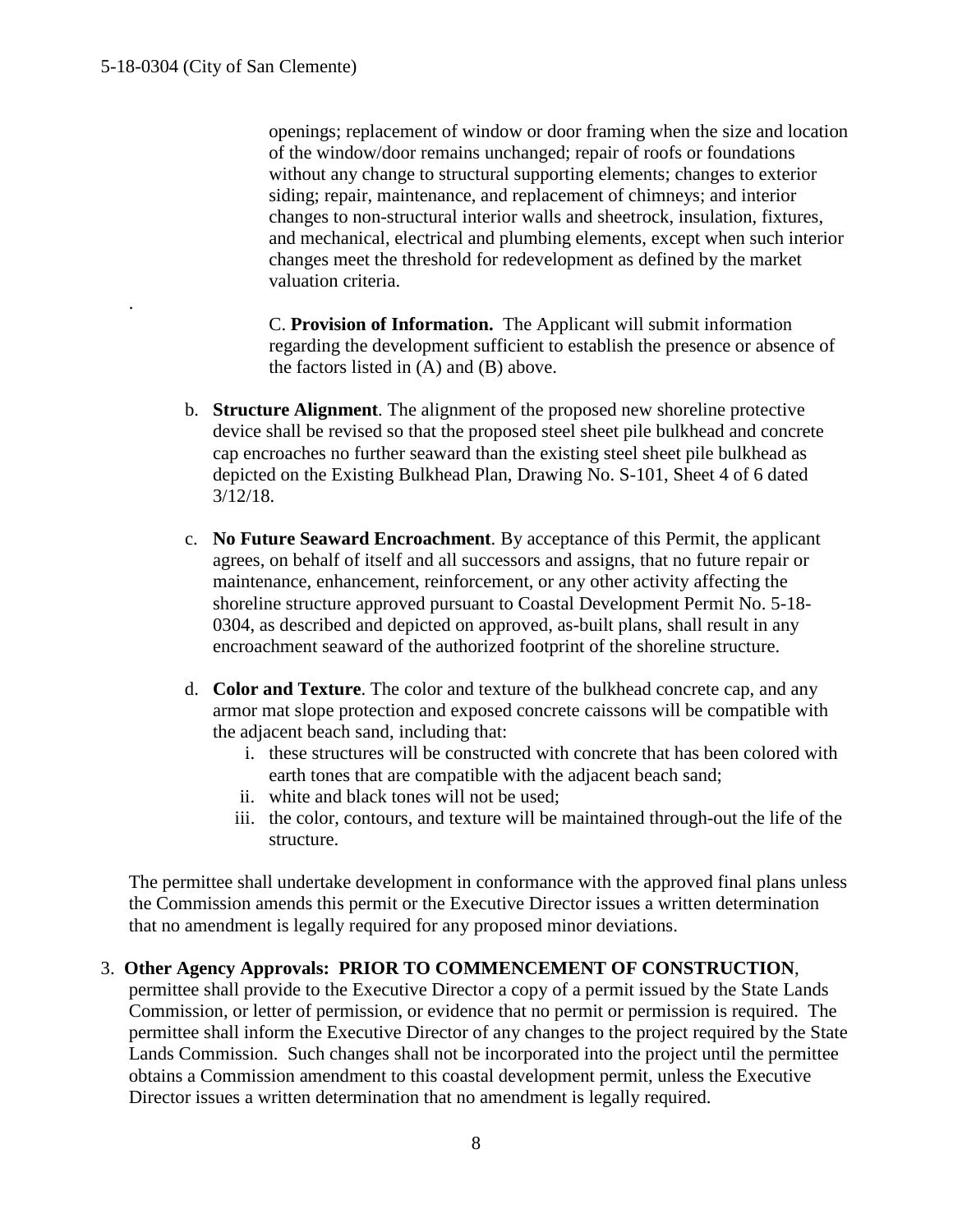- 4. **Construction Staging Area**. PRIOR TO ISSUANCE OF THE COASTAL DEVELOPMENT PERMIT, the permittee shall submit a plan for the review and approval of the Executive Director which indicates that the construction staging area(s) and construction corridor(s) will avoid impacts to public access to beach areas to the maximum extent practicable and will fully avoid impacts to sensitive habitat areas.
	- 1. The plan shall demonstrate that:
		- (a) Construction equipment or activity shall not occur outside the staging area
		- (b) Public parking areas shall not be used for staging or storage of equipment, however, the paved parking area adjacent to the Marine Safety Building shall be utilized for staging to the fullest capacity,
		- (c) beach areas shall be minimized as staging areas,
		- (d) The staging area for construction of the project shall not obstruct vertical or lateral access to the beach.
	- 2. The plan shall include, at a minimum, the following components:
		- (a) A site plan that depicts:
			- (1) Limits of the staging area(s)
			- (2) Construction corridor(s)
			- (3) Construction site
			- (4) Location of construction fencing and temporary job trailers, if any

The permittee shall undertake development in accordance with the approved final plans. Any proposed changes to the approved final plans shall be reported to the Executive Director. No changes to the approved final plans shall occur without a Commission amendment to this coastal development permit unless the Executive Director determines that no amendment is legally required.

5. **Timing of Construction and Public Access.** By acceptance of this permit, the applicant agrees to minimize adverse impacts to public use of the adjacent beach areas resulting from construction activities as required below.

No construction shall occur during the "peak use" beach season, defined as the period starting the day before the Memorial Day weekend and ending the day after the Labor Day weekend of any year.

- 6. **Storage of Construction Materials, Mechanized Equipment and Removal of Construction Debris.** The permittee shall comply with the following construction-related requirements:
	- (a) No demolition or construction materials, debris, or waste shall be placed or stored where it may enter sensitive habitat, receiving waters or a storm drain, or be subject to wave, wind, rain, or tidal erosion and dispersion.
	- (b) No demolition or construction equipment, materials, or activity shall be placed in or occur in any location that would result in impacts to environmentally sensitive habitat areas, streams, wetlands or their buffers.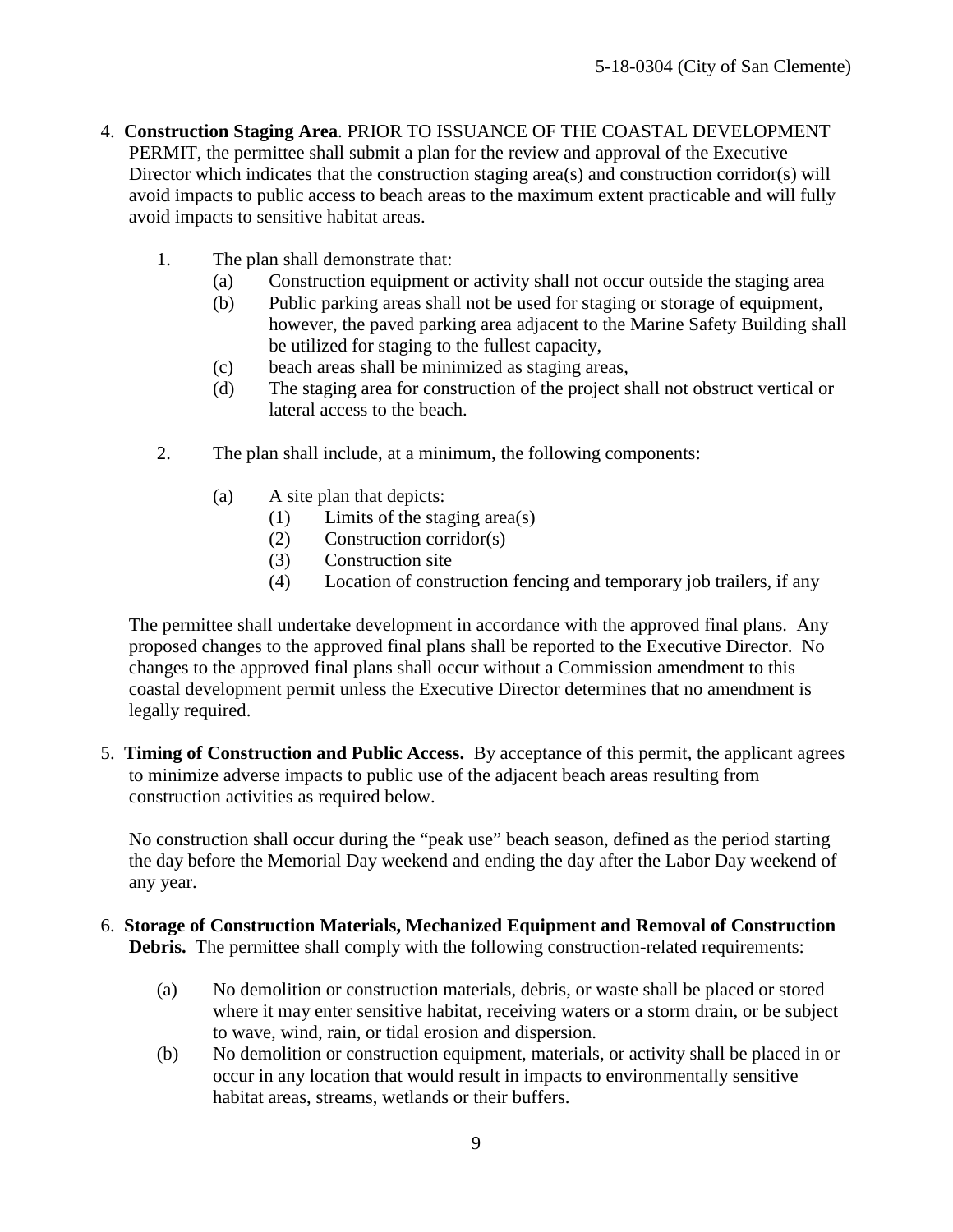- (c) Any and all debris resulting from demolition or construction activities shall be removed from the project site within 24 hours of completion of the project.
- (d) Demolition or construction debris and sediment shall be removed from work areas each day that demolition or construction occurs to prevent the accumulation of sediment and other debris that may be discharged into coastal waters.
- (e) All trash and debris shall be disposed in the proper trash and recycling receptacles at the end of every construction day.
- (f) The applicant shall provide adequate disposal facilities for solid waste, including excess concrete, produced during demolition or construction.
- (g) Debris shall be disposed of at a legal disposal site or recycled at a recycling facility. If the disposal site is located in the coastal zone, a coastal development permit or an amendment to this permit shall be required before disposal can take place unless the Executive Director determines that no amendment or new permit is legally required.
- (h) All stock piles and construction materials shall be covered, enclosed on all sides, shall be located as far away as possible from drain inlets and any waterway, and shall not be stored in contact with the soil.
- (i) Machinery and equipment shall be maintained and washed in confined areas specifically designed to control runoff. Thinners or solvents shall not be discharged into sanitary or storm sewer systems.
- (j) The discharge of any hazardous materials into any receiving waters shall be prohibited.
- (k) Spill prevention and control measures shall be implemented to ensure the proper handling and storage of petroleum products and other construction materials. Measures shall include a designated fueling and vehicle maintenance area with appropriate berms and protection to prevent any spillage of gasoline or related petroleum products or contact with runoff. The area shall be located as far away from the receiving waters and storm drain inlets as possible.
- (l) Best Management Practices (BMPs) and Good Housekeeping Practices (GHPs) designed to prevent spillage and/or runoff of demolition or construction-related materials, and to contain sediment or contaminants associated with demolition or construction activity, shall be implemented prior to the on-set of such activity
- (m) All BMPs shall be maintained in a functional condition throughout the duration of construction activity.
- 7. **Assumption of Risk, Waiver of Liability and Indemnity.** By acceptance of this permit, the permittee acknowledges and agrees (i) that the site may be subject to hazards, including but not limited to waves, storms, flooding, erosion, and earth movement, all of which will may worsen with future sea level rise; (ii) to assume the risks to the permittee and the property that is the subject of this permit of injury and damage from such hazards in connection with this permitted development; (iii) to unconditionally waive any claim of damage or liability against the Commission, its officers, agents, and employees for injury or damage from such hazards; and (iv) to indemnify and hold harmless the Commission, its officers, agents, and employees with respect to the Commission's approval of the project against any and all liability, claims, demands, damages, costs (including costs and fees incurred in defense of such claims), expenses, and amounts paid in settlement arising from any injury or damage due to such hazards.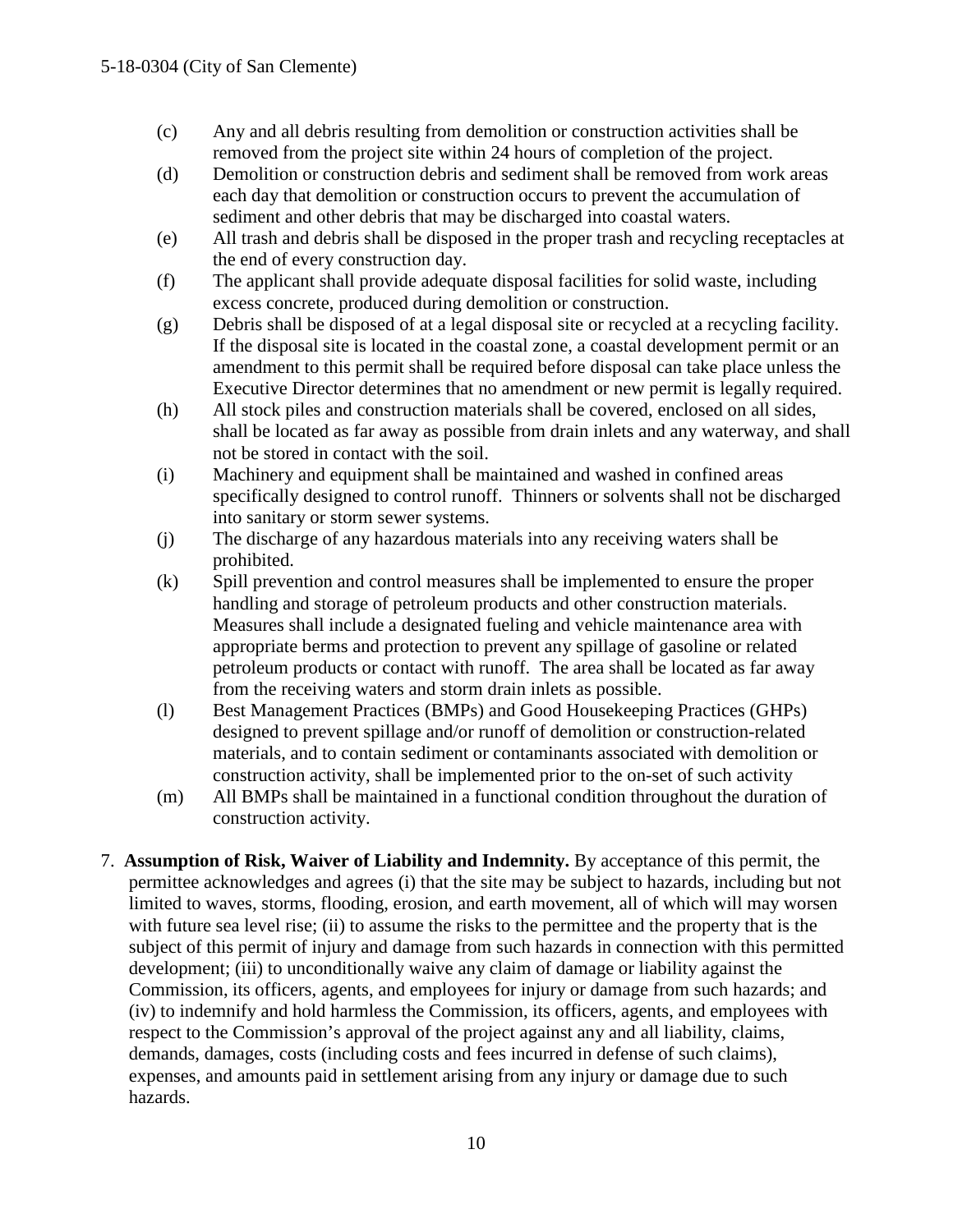- 8. **Future Improvements.** This permit is only for the development described in Coastal Development Permit No. 5-18-0304. Pursuant to Title 14 California Code of Regulations Section 13253(b)(6), the exemptions otherwise provided in Public Resources Code Section 30610(b) shall not apply to this development governed by the Coastal Development Permit No. 5-18-0304. Accordingly, any future improvements to the structures authorized by this permit, including but not limited to, repair and maintenance identified as requiring a permit in Public Resources Section 30610(d) and Title 14 California Code of Regulations Sections 13252(a)-(b), shall require an amendment to Permit No. 5-18-0304.
- 9. **Future Development of the Site.** Future development, which is not otherwise exempt from coastal development permit requirements, or redevelopment of the existing Marine Safety Building on the landward portion of the applicant's property, shall not rely on the permitted seawall for protection from coastal hazards. Any future new development on the site shall be sited and designed to be safe without reliance on shoreline protective devices.
- 10. **Public Rights.** The Coastal Commission's approval of this permit shall not constitute a waiver of any public rights that exist or may exist on the property. The permittee shall not use this permit as evidence of a waiver of any public rights that may exist on the property.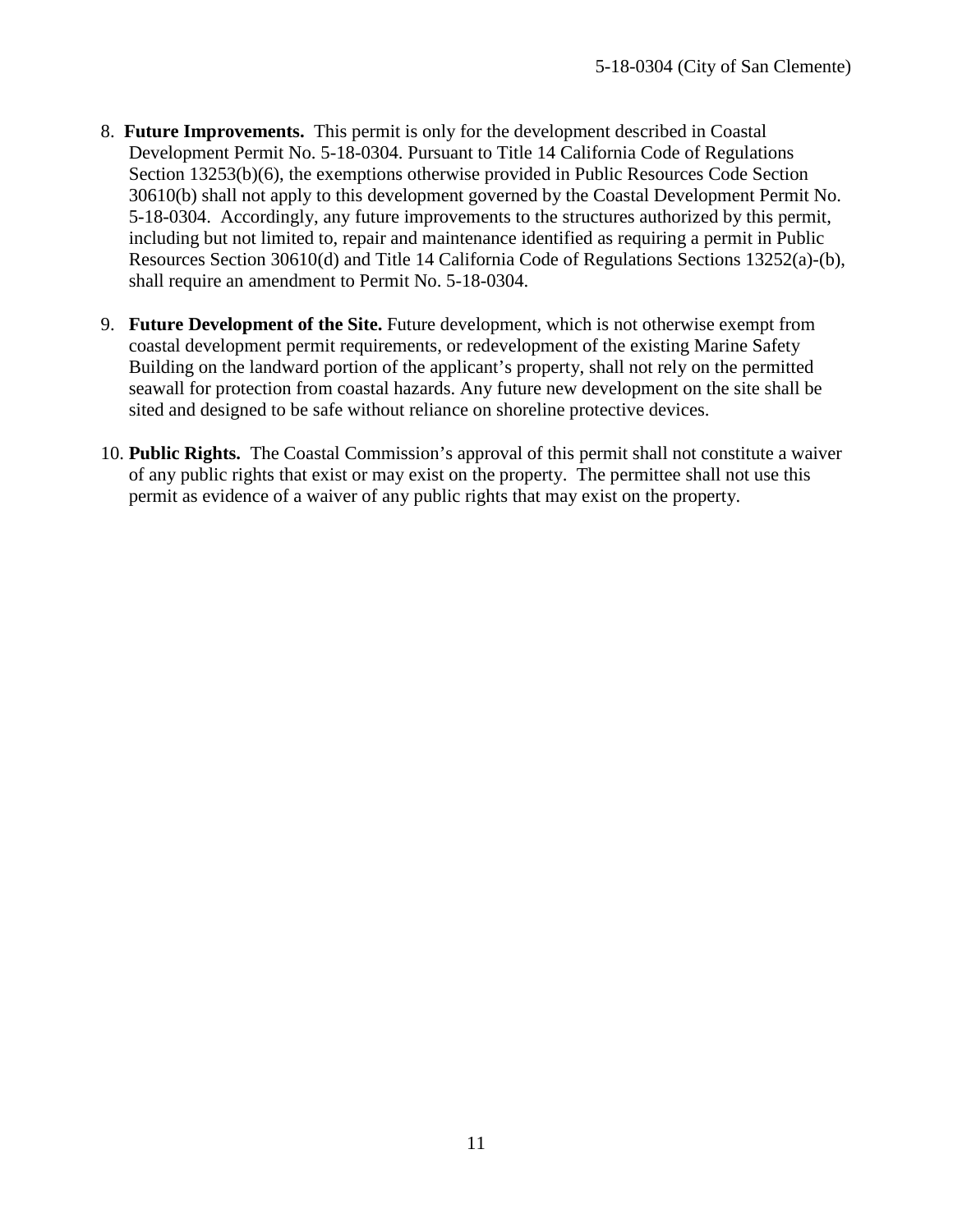## <span id="page-11-0"></span>**IV. FINDINGS AND DECLARATIONS**

#### <span id="page-11-1"></span>**A. PROJECT LOCATION & DESCRIPTION**

The proposed project site is public beach currently developed with the City's Marine Safety Building located approximately 600 feet upcoast of the Municipal Pier at 620 Avenida del Mar in the City of San Clemente (**[Exhibits #1](https://documents.coastal.ca.gov/reports/2018/10/f17e/f17e-10-2018-exhibits.pdf) & #2**). The Marine Safety Building houses the lifeguard operations and beach maintenance functions of the City of San Clemente. The building, constructed in 1968 is a pre-Coastal Act structure located on a beach parcel owned and maintained by the City. The site is bounded on the inland side by the San Clemente Coastal Trail and by the OCTA railroad tracks. The designated land use in the certified Coastal Land Use Plan is (OS) Open Space. The nearest vertical public access to the shoreline is available via both an at-grade paved railroad crossing and a below-grade underpass at the base of the Pier. Lateral public access is located immediately seaward of the subject structure, except during extreme high tides (**[Exhibit #2](https://documents.coastal.ca.gov/reports/2018/10/f17e/f17e-10-2018-exhibits.pdf)**).

The City is proposing structural exterior repairs/improvements of the Marine Safety Building including replacement of all exterior siding along the northwest and southwest ocean facing sides of the building, removal of a wood catwalk on the ocean-facing part of the building, replacement of 400 sq. ft. at-grade concrete deck, replacement of a 190 sq. ft. wood deck, building foundation repairs consisting of concrete repairs to five existing concrete piles, removal of one timber pile and replacement with a steel pile, concrete repairs to 85 linear feet of concrete beam and installation of 20 linear feet of 8-in. thick concreate wall between existing seawall and existing concrete foundation beam.

In addition to the structural foundation repairs and building exterior repairs, the project includes the construction of a new 220 linear foot long steel sheet pile seawall shoreline protective device buried in the sand with an exposed concrete coping and nylon fabric armor mat filled with concrete extending from the new seawall concrete cap up to the building's foundation for additional foundation protection from wave runup. The applicant is not proposing any treatment of the proposed steel sheetpile seawall or concrete cap to blend it with the natural surroundings.

#### **Prior Commission Action at Subject Site**

**CDP 5-98-187** - On October 13, 1998, the Commission approved CDP 5-98-187 for the installation of a new 3/8 inch, 75-foot long sheet pile wall in front of the Marine Safety Building. The sheet pile wall was to be driven five feet into the beach. All new and exposed existing sheet pile was to be cut off at beach grade and capped with rubber at the sand line. The Commission imposed one special condition, which required the City to assume the risk of development. The Commission had previously approved an emergency permit for the work on June 5, 1998.

**CDP 5-03-121** – On July 19, 2005 the Commission approved CDP 5-03-121 for repairs and renovation of the Marine Safety Headquarters, including interior modifications to the structure, including electrical, plumbing and ADA improvements and the installation of a new steel sheet pile wall inland of the existing sheet pile wall and application of a shotcrete surface extending from the outer sheet pile wall to the exposed foundation of the building.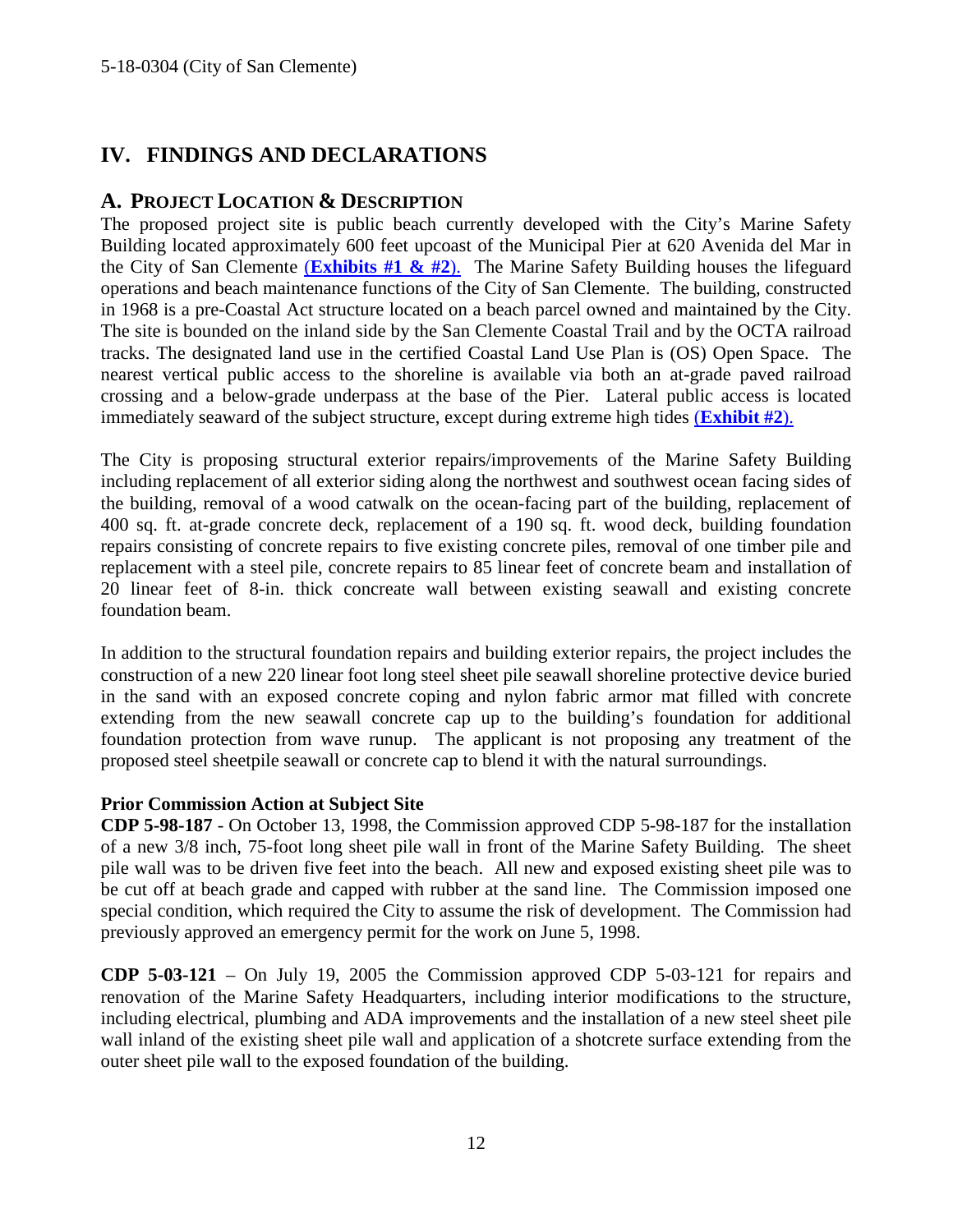#### <span id="page-12-0"></span>**B. STANDARD OF REVIEW**

The proposed development is within the City of San Clemente, an uncertified jurisdiction. The standard of review for the project is therefore the Chapter 3 policies of the Coastal Act. The Commission certified the Land Use Plan for the City of San Clemente on May 11, 1988, and certified an amendment in October 1995. In 2018, The Commission certified a major update to the Land Use Plan for the City of San Clemente. The certified Land Use Plan policies may be used as guidance.

## <span id="page-12-1"></span>**C. SHORELINE HAZARDS**

Section 30235 of the Coastal Act states, in pertinent part:

*Revetments, breakwaters, groins, harbor channels, seawalls, cliff retaining walls, and other such construction that alters natural shoreline processes shall be permitted when required to serve coastal-dependent uses or to protect existing structures or public beaches in danger from erosion, and when designed to eliminate or mitigate adverse impacts on local shoreline sand supply.* 

City of San Clemente Certified Land Use Plan Policies (as guidance):

*HAZ-8 Public Non-conforming Facilities. Publicly owned facilities that are existing, legal, non-conforming, and coastal dependent uses, such as public access improvements, restrooms, and lifeguard facilities, on the beach area may be maintained, repaired/and/or replaced as determined necessary by the City. Any such repair or replacement of existing public facilities shall be designed and sited to avoid the need for shoreline protection to the extent feasible.* 

*HAZ-9 Shoreline Development and Marine Safety. New permanent structures shall not be permitted on the sandy beach with the exception of the proposed redevelopment of the City's Marine Safety Headquarters building and coastal dependent uses. Any proposed relocation or redevelopment of the City's Marine Safety Headquarters on the sandy beach shall be located as far landward as feasible and shall be designed to avoid the need for future shoreline protection to the maximum extent feasible. Any CDP authorizing redevelopment of the Marine Safety Headquarters shall require any future shoreline protection device to be sited and designed to mimic natural shoreline features where feasible, and to require a new CDP for any future shoreline protective device for the structure.*

The proposed project involves development on the sandy beach. The City (applicant) is proposing structural exterior improvements and foundation repairs to the 50-year old Marine Safety Building, and a new seawall shoreline protective device seaward of two existing seawalls located approximately 15 ft. seaward of the building's west exterior wall. The east side (landward side) of the building has a concrete slab-on-grade and conventional shallow spread footings and grade beams, the west side (ocean facing) side of the building is supported with precast concrete piles, reinforced concrete pile cap beams and elevated structural slabs.

Proposed building foundation repairs include:

• Concrete repairs to five (5) exposed concrete piles using fiberglass jackets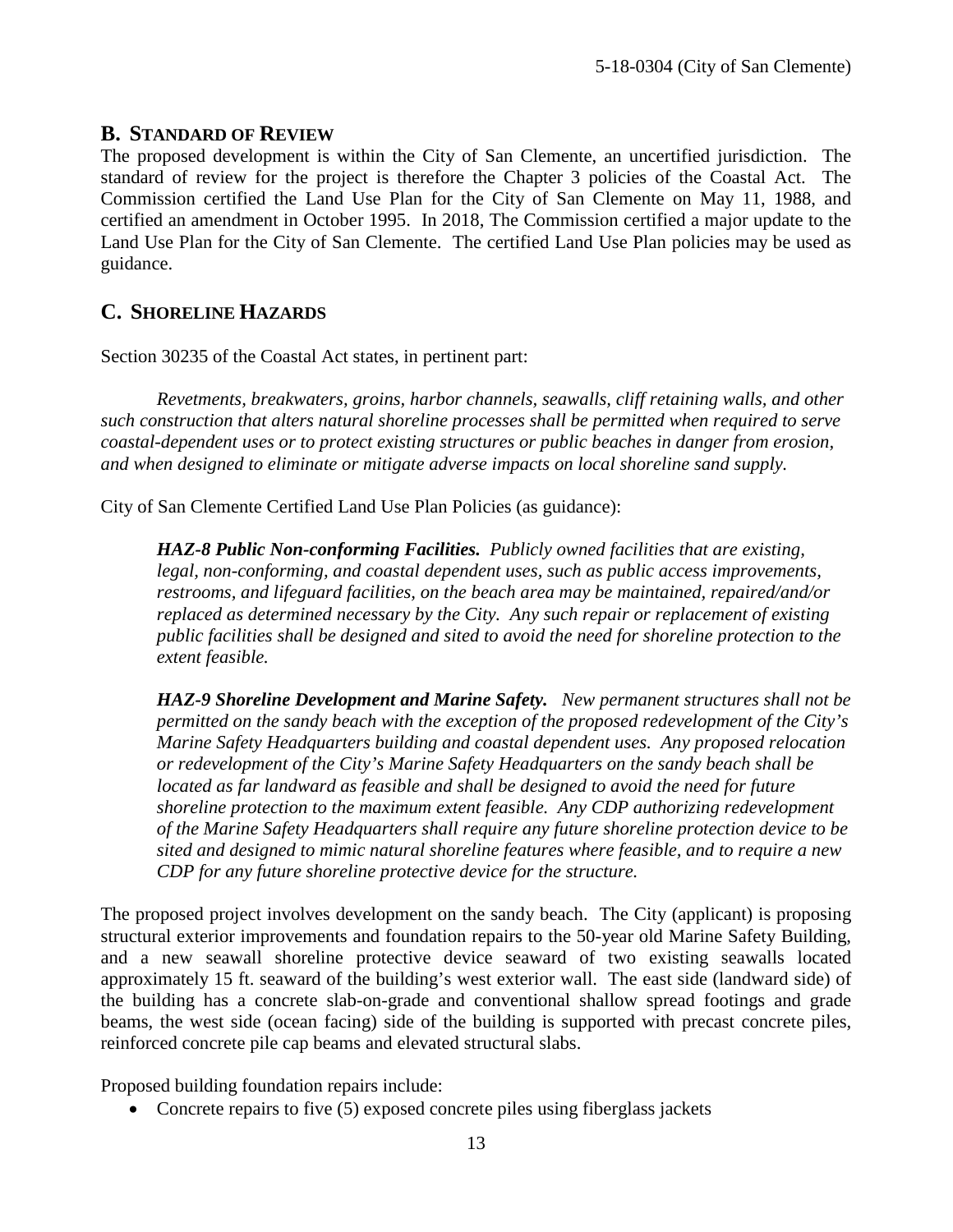- Removal of one existing timber pile and replacement with a steel pile
- Concrete repairs to approx. 85 linear feet of exposed concrete beam
- Installation of a new 20 linear feet long, 8" thick concrete wall between existing bulkhead and concrete foundation beam

Proposed Sheet Pile Bulkhead/Seawall work:

- Placement of approx. 220 linear feet of steel sheet pile bulkhead +9.6 ft. (MLLW) tall with a 2'4" wide concrete cap, in front of, and aligned with existing bulkhead
- Removal of approx. 4,250 sq. ft. of filter fabric and placement of concrete armor mat between the bulkhead and building foundation wall under the building

**[Exhibit #3](https://documents.coastal.ca.gov/reports/2018/10/f17e/f17e-10-2018-exhibits.pdf)** contains the full plans for the proposed building repairs and **[Exhibit #4](https://documents.coastal.ca.gov/reports/2018/10/f17e/f17e-10-2018-exhibits.pdf)** contains the plans for the proposed new shoreline protective device.

Due to its proximity to the Pacific Ocean, the building is regularly subject to wave up-rush ensuing from seasonal high tides and storm events. In the permit application, City staff recognizes that there is significant potential for facility damage from winter storms if current protective measures are not maintained. Photographs depicting existing conditions at the subject site are included as **[Exhibit](https://documents.coastal.ca.gov/reports/2018/10/f17e/f17e-10-2018-exhibits.pdf)  [#5](https://documents.coastal.ca.gov/reports/2018/10/f17e/f17e-10-2018-exhibits.pdf)**. Development in such a location is inherently risky. The structure is currently built up to the most inland extent of the City owned beach parcel. At this particular site, the OCTA railroad tracks and coastal trail (inland of the railroad tracks along this stretch of beach) would preclude significantly moving the Marine Safety Building inland, see **[Exhibit #2](https://documents.coastal.ca.gov/reports/2018/10/f17e/f17e-10-2018-exhibits.pdf)**. Moving the building at this location further inland would require encroachment into the OCTA railroad right-of-way, which may not be a feasible option. To completely avoid constant wave activity, relocation would most likely have to occur inland of the railroad corridor and the rock revetment that protects the railroad corridor.

Nonetheless, as currently sited, the existing structure is subject to hazards from wave uprush and flooding during the winter storm season. The CDP application characterizes the project as "structural repairs and accessibility improvements" thus, the applicant did not provide technical analysis reports such as a coastal hazards report including sea level rise analysis. Upon request, the City provided *Marine Safety Building Structural Condition Assessment Report* dated November 14, 2016 by TranSystems and Duncan Engineering, the report states:

*"The goal of the assessment is to identify repairs necessary to extend the building's life another 5 years while a replacement building is designed and constructed."*

The report includes an assessment of building conditions and repair recommendations and concludes that the proposed "repairs" are necessary to protect the existing structure from wave attack as the existing caissons are exposed and vulnerable to lateral loads. The City also provided a 2004 report by Coastal Frontiers Corporation titled *Coastal Engineering Analysis for Marine Safety Building Seawall*. This was the same report previously provided to the Commission for consideration in the 2005 approval of a new seawall inland of the existing seawall approved under CDP 5-03-121. No updated technical reports were provided. This third seawall component of the subject application, relies on the analysis and recommendations from this 2004 report. The height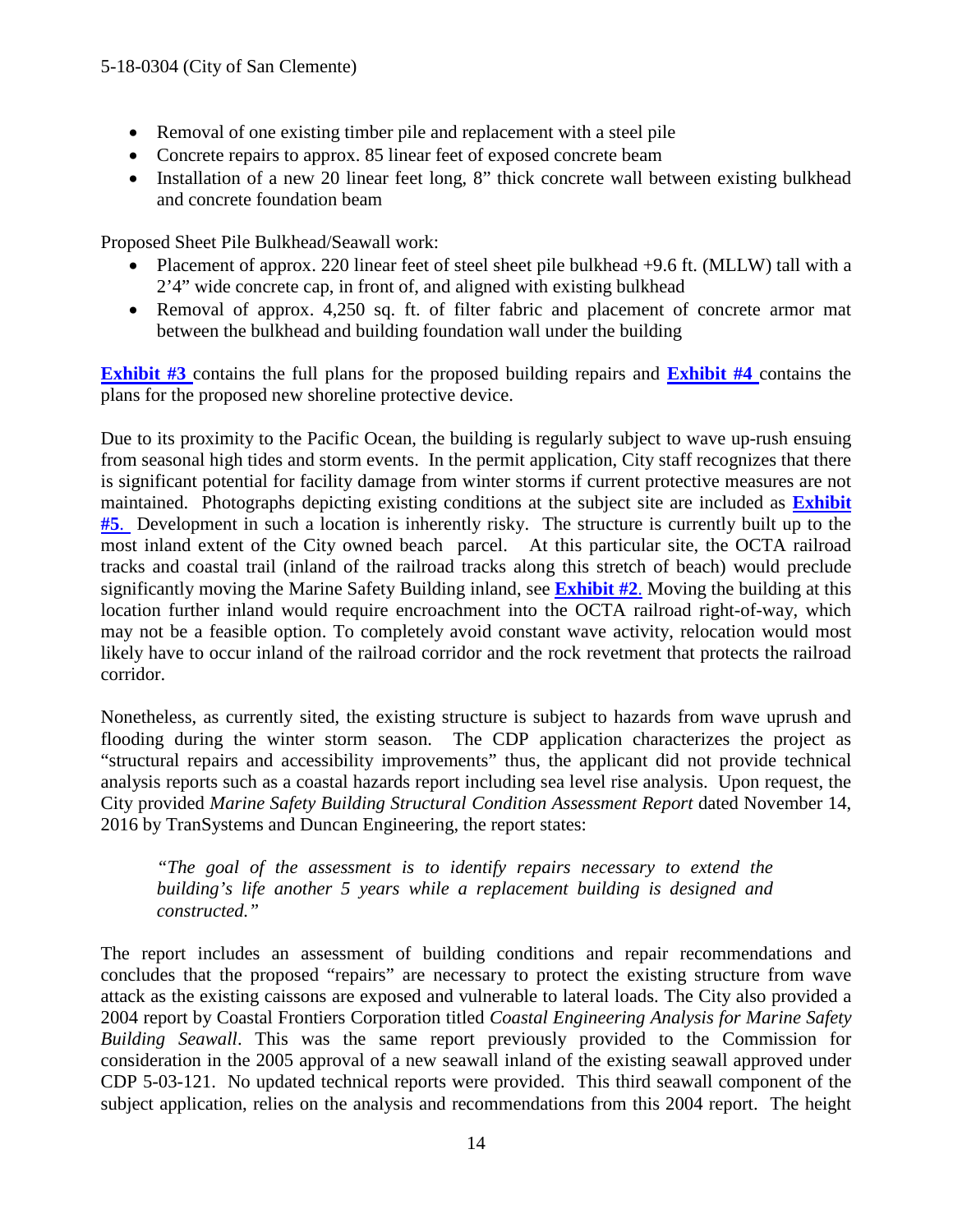of the proposed new seawall is +9.6 ft. (MLLW), the same height as the wall approved under CDP 5-03-121, in that case, the seawall was proposed and approved inland of the existing seawall. The City now proposes a third completely new +9.6 ft. (MLLW) tall seawall, this time seaward of the existing two seawalls . The new approximately 220 linear ft. long, +9.5 ft. (MLLW) tall seawall will also have a 2'4" wide concrete cap connecting all three seawalls together and continue with a new concrete armor mat between the new seawall and building foundation wall under the building providing "slope protection" to protect the building's foundation from undermining due to wave erosion. However, a completely new seawall that encroaches further seaward cannot be considered "repair" as it is a completely new shoreline protective structure.

In 1998, the Commission approved construction of a 75-foot long sheet pile wall in front of the Marine Safety Building; then in 2005, the Commission approved building foundation repairs (fiber wrap on exposed caissons and a 6" thick concrete wall between existing bulkhead and concrete foundation beam), a new steel sheet pile wall with a concrete cap/cover inland of this existing sheet pile wall and shotcrete visual treatment to the exposed outer seawall. However, according to the City, only the new inland sheet pile wall was constructed and all the other approved work, including the concrete cap, concrete layer between the bulkhead and building foundation and the proposed seawall visual treatment was never implemented. Currently, the steel sheet pile does not have a concrete cap, the seawall steel cap is severely corroded and missing at many locations, posing a public hazard. Photographs of existing conditions are included in **[Exhibit #5](https://documents.coastal.ca.gov/reports/2018/10/f17e/f17e-10-2018-exhibits.pdf)**. At the time of that approval, the City's consulting engineers estimated that after these protective measures are implemented, the life expectancy of the building would be another 20 to 30 years or more. However, as all of the approved protective measures were not implemented, erosion continues to threaten the building, necessitating the subject proposed additional "repairs" to extend the building's life another 5 years while a replacement building is designed and constructed.

The Marine Safety Building houses the City's lifeguard operations and was constructed prior to the enactment of the Coastal Act. Based on the findings of the *Marine Safety Building Structural Condition Assessment Report* dated November 14, 2016, building foundation repairs and protection of the foundation from erosion is crucial for the performance of the building; continued undermining and wave run up will cause the foundation to deteriorate and fail. The report also states that the recommended structural improvements and foundation repairs plus new steel sheet pile seawall are necessary to extend the building's stability for 5 years while a replacement building is designed and constructed. As the City is characterizing the proposed projects as repairs and not new development, the City did not provide a full shoreline hazards analysis taking future sea level rise hazards into consideration. As the seawall is proposed as a short-term measure providing protection for 5 years, the design height of the proposed new seawall does not take into consideration long-term sea level rise.

Although the repairs are deemed necessary to protect the existing building from erosion, it is necessary to determine that the proposed project is the least damaging alternative. As proposed, the new sheet pile wall would add to the impacts that are occurring to the beach as a result of the existing structure, such as hindered sand transport, erosion, and beach encroachment. As proposed, the new seawall does not conform to Coastal Act Section 30235 which allows the construction of a seawall to be permitted *"when required to serve coastal dependent uses or to protect existing structures in danger from erosion, and when designed to eliminate or mitigate adverse impacts on local shoreline sand supply."* As proposed, the project would protect a structure that existed at the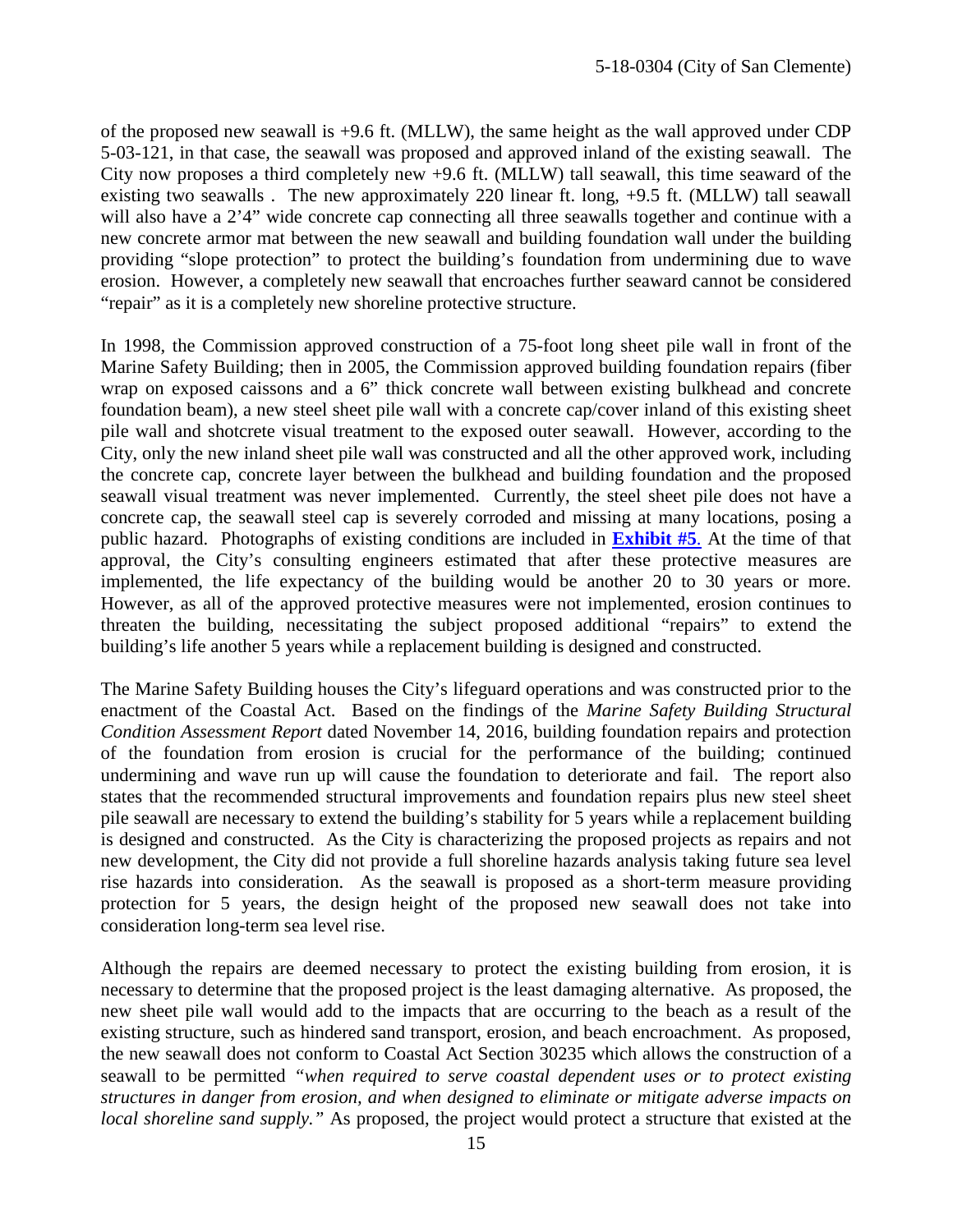time that the Coastal Act was enacted, but it is not designed to eliminate or mitigate adverse impacts.

Therefore, the project cannot be approved as proposed. The Commission imposes **Special Condition 1** requiring a redesign of the steel sheet pile seawall and construction of seawall inland of the existing seawall with either removal or cutting the existing seawall(s) down to sand scour level to prevent exposure and public hazard, as the applicant has expressed concern with the amount of excavation, additional temporary impacts and overall work/added costs required to fully remove the existing seawalls at this time. **Special Condition 1** requires the existing seawall(s) to be cut down either to below the beach scour level, or down to bedrock level to reduce beach level exposure; and depending on how low the existing seawall(s) are cut down, if necessary, the new bulkhead will need to be redesigned to take on any additional load currently supported by the existing seawall(s).

Even though the proposed development is intended to provide short-term protection while a new Marine Safety facility can be designed and built, the Commission, must take into account any possible delays in the construction of a new facility and future need for enhancement or reinforcement of the shoreline protective device. Therefore, **Special Condition 1** requires the design of the new bulkhead to be able to accommodate and not preclude any potential future increase in height if deemed necessary.

Furthermore, **Special Condition 2** acknowledges that the shoreline protective device and armoring approved by this CDP results in the extension of the useful life of the existing bulkhead/seawall fronting the Marine Safety Building for a 15-year period after permit issuance, providing an additional 10 years for the siting, design and construction of a replacement building beyond the 5 years anticipated by the City. As conditioned, the project will have no new, additional local shoreline sand supply impacts to the beach at this location. Sand supply mitigation for the proposed new bulkhead/seawall project is not required at this time given that the previously fully-permitted seawall would have had the same impacts for at least the next 15 years. The existing facility contains the City's lifeguard operations directly supporting coastal access and recreation at the beach. **Special Condition 2** also provides that additional re-assessment of impacts to sand supply, public access and recreation and any other relevant coastal resources impacted by the seawall will be required if the seawall remains beyond the initial approved period and if expansion and/or alteration to the existing seawall is proposed or if any significant alteration or improvement is proposed for the existing building. The authorization for the shoreline structure terminates when the Marine Safety Building: (1) is redeveloped as defined in within the special condition; (2) becomes uninhabitable and is demolished or is no longer present; or (3) no longer requires shoreline armoring, whichever occurs first.

Furthermore, **Special Condition 2** reiterates that the alignment of the proposed new shoreline protective device shall be revised so that the proposed steel sheet pile bulkhead and concrete cap encroaches no further seaward than the existing steel sheet pile bulkhead; that no future repair or maintenance, enhancement, reinforcement, or any other activity affecting the shoreline structure shall result in any encroachment seaward of the authorized footprint of the shoreline structure; and requires approved structures to be constructed with concrete that has been colored with earth tones that are compatible with the adjacent beach sand to address adverse impacts to visual resources.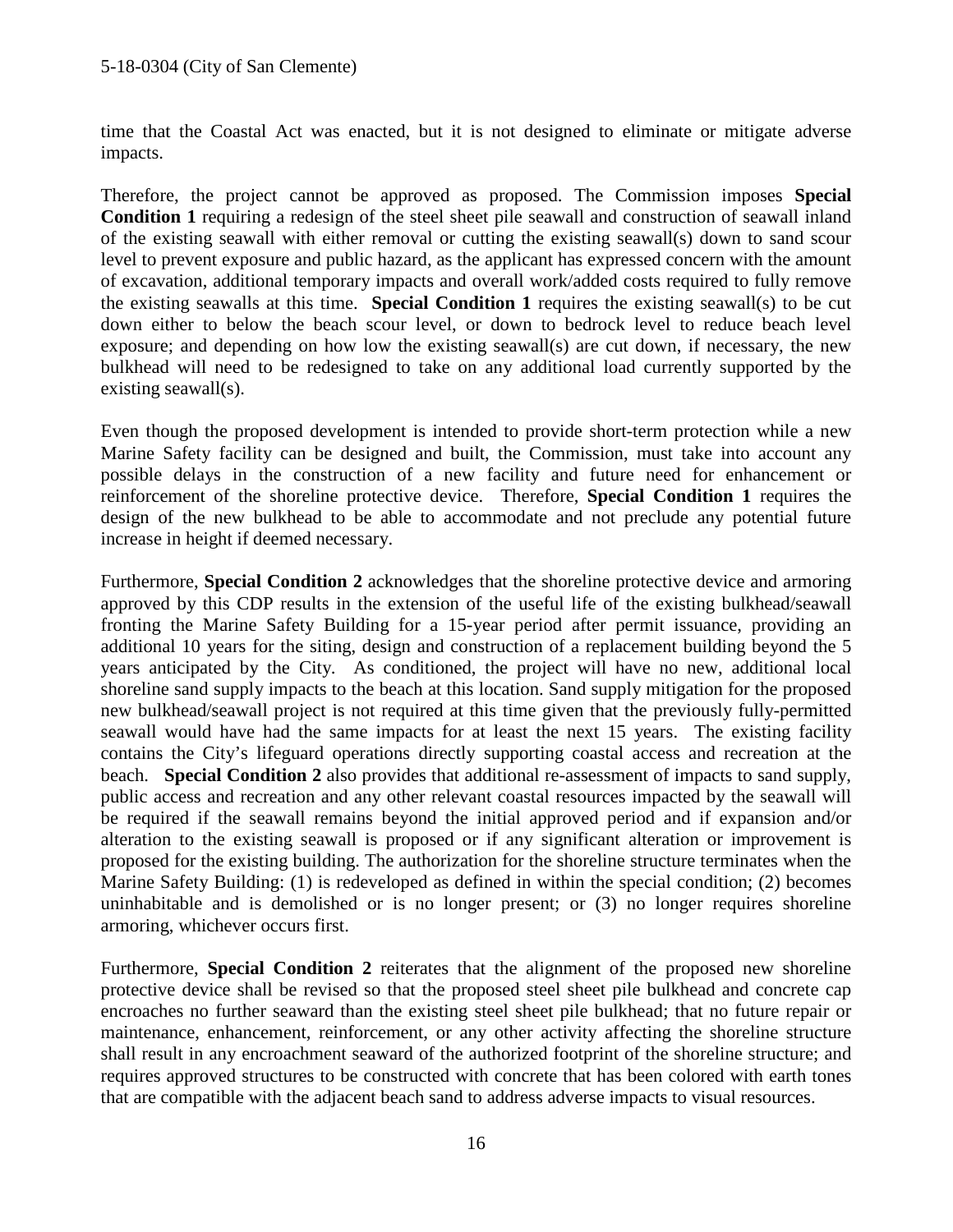In addition, according to the exhibit depicting the approximate high tide and approximate mean high water lines in relation to the existing seawall, included as **[Exhibit #6](https://documents.coastal.ca.gov/reports/2018/10/f17e/f17e-10-2018-exhibits.pdf)** of the staff report, the area of work during project construction, extends beyond the approximate high tide line. Thus, the Commission imposes **Special Condition 3** requiring the applicant provide a copy of a permit issued by the State Lands Commission, or letter of permission, or evidence that no permit or permission is required addressing any potential public trust issues at the subject site.

Only as conditioned can the proposed development be found to be consistent with Section 30235 of the Coastal Act.

#### <span id="page-16-0"></span>**D. PUBLIC ACCESS AND RECREATION**

Section 30210 of the Coastal Act states:

*In carrying out the requirement of Section 4 of Article X of the California Constitution, maximum access, which shall be conspicuously posted, and recreational opportunities shall be provided for all the people consistent with public safety needs and the need to protect public rights, rights of private property owners, and natural resource areas from overuse.* 

Section 30211 of the Coastal Act states:

*Development shall not interfere with the public's right of access to the sea where acquired through use or legislative authorization, including, but not limited to, the use of dry sand and rocky coastal beaches to the first line of terrestrial vegetation.*

Section 30212(a)(2) of the Coastal Act states, in pertinent part:

*(a) Public access from the nearest public roadway to the shoreline and along the coast shall be provided in new development projects except where: (2) adequate access exists nearby* 

Section 30212(b)(4) of the Coastal Act states:

*The construction or repair of any seawall; provided, however, that the reconstructed or repaired seawall is not seaward of the location of the former structure.*

Section 30221 of the Coastal Act states:

*Oceanfront land suitable for recreational use shall be protected for recreational use and development unless present and foreseeable future demand for public or commercial recreational activities that could be accommodated on the property is already adequately provided for in the area.*

City of San Clemente Certified Land Use Plan Policies (as guidance):

*PUB-63 Mitigation for Development on the Beach. The impacts of development on sandy beaches, including impacts to public recreation should be fully mitigated.*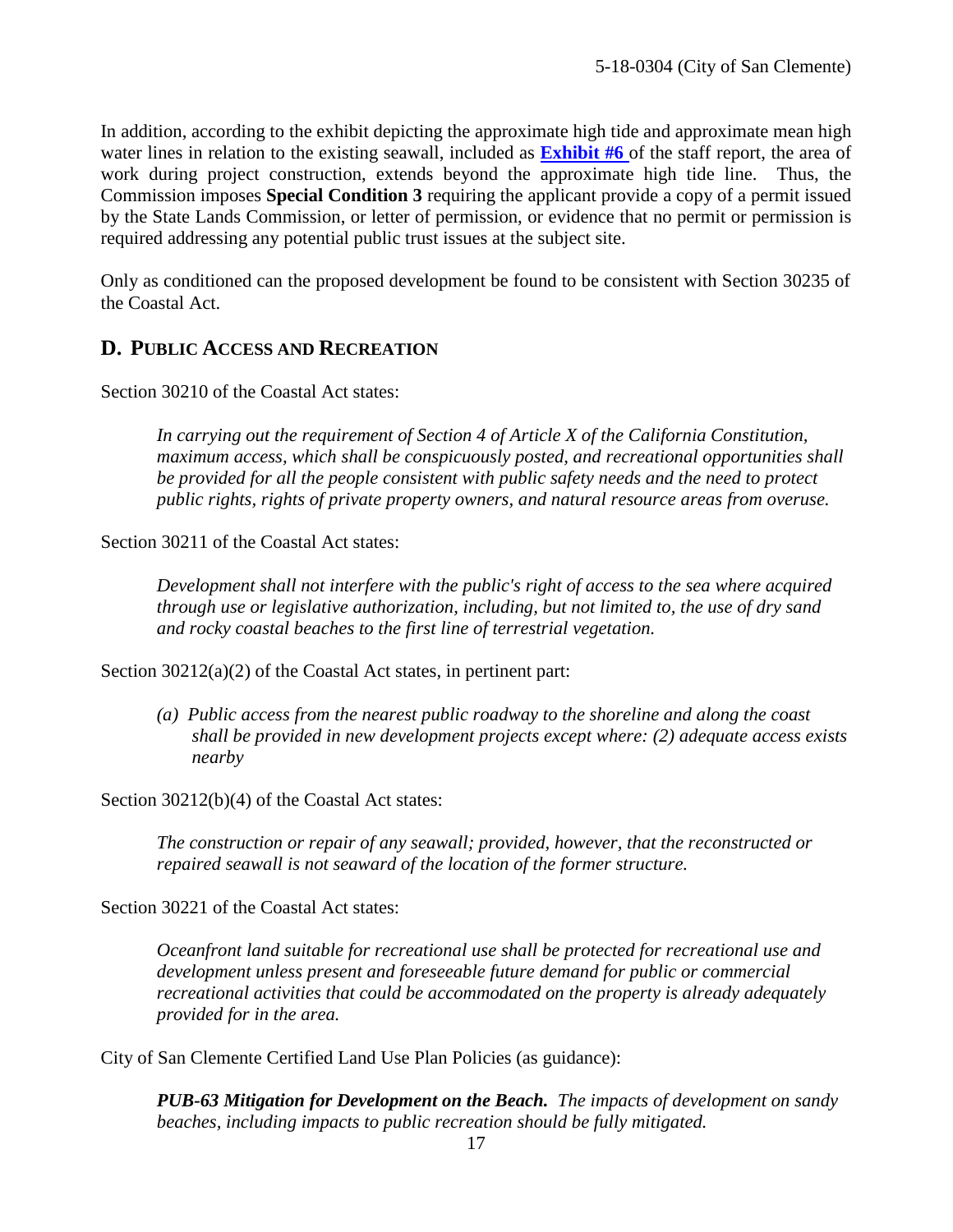*PUB-64 Recreational Opportunities. Protect, and where feasible, expand and enhance recreational opportunities in the Coastal Zone.* 

*PUB-68 Visitor-serving Public Facilities. Protect, promote, and provide sustainably designed recreational and visitor-serving public facilities in San Clemente's Coastal Zone.*

*PUB-80 Marine Safety. Provide an appropriate level of Marine Safety personnel and facilities for the protection of beach users.*

Section 30604(c) of the Coastal Act requires that every coastal development permit issued for any development between the nearest public road and the sea include a specific finding that the development is in conformity with the public access and public recreation policies of Chapter 3, including 30212 identified above. The proposed project site is located between the first public road and the sea, on the sandy beach seaward of the railroad tracks. As described previously, the proposed project consists of foundation repairs and a new seawall seaward of the existing seawall to protect the Marine Safety Building which serves residents and public beach visitors alike.

Access to the shoreline in the area of the proposed project is currently available via the Municipal Pier access point, which provides both an at-grade paved railroad crossing and a below-grade underpass. Lateral access is provided directly seaward of the Marine Safety Building.

#### **Construction Phase Impacts**

Construction impacts, such as obstruction of lateral or vertical access to the shoreline with trucks and/or equipment, can affect the public's ability to access the beach and recreate on it. Construction related impacts can be partially alleviated by limiting construction work to the off-peak season (fall and winter) when beach use by the public is typically low. With this in mind, the City intends to initiate construction in the off-peak season. Therefore, to guarantee that public access is maintained during peak beach use season, the Commission imposes **Special Condition 5**. This special condition requires construction to occur prior to the Memorial Day weekend and/or following the Labor Day weekend. Furthermore, lateral access across the beach would still be available inland of the Marine Safety Building along the San Clemente Beach Trail located between the building and the OCTA railroad tracks along this stretch of beach (between the Corto Lane beach access way and the Pier access way), see **[Exhibit #2](https://documents.coastal.ca.gov/reports/2018/10/f17e/f17e-10-2018-exhibits.pdf)**.

Construction staging impacts for a project on the sandy beach can affect the public's ability to access the beach and recreate on it and therefore should be avoided when possible or minimized where avoidance is not possible. Proposed Marine Safety Building Repair project plans sheet S-011 included as part of **[Exhibit #3, page 5 of 10](https://documents.coastal.ca.gov/reports/2018/10/f17e/f17e-10-2018-exhibits.pdf)**, includes a location map depicting a proposed 50' x 20' staging area and a 40 cu. yd. trash bin superimposed on an aerial photograph of the vicinity between the Marine Safety Building and the Municipal Pier. From this photographic location map, it appears that the proposed 50' x 20' construction staging area and adjacent 40 cu. yd. trash bin are located on the sandy beach, immediately south of a paved parking lot area utilized by Marine Safety and Fisherman's Restaurant staff. This is a significant amount of dry sandy beach on a popular beach directly adjacent on a beach fire pit and a playground swing to be occupied by a construction staging area. Therefore, consideration should be given to use, at minimum, a portion of the Marine Safety Building's paved parking surface for construction staging purposes to minimize impacts to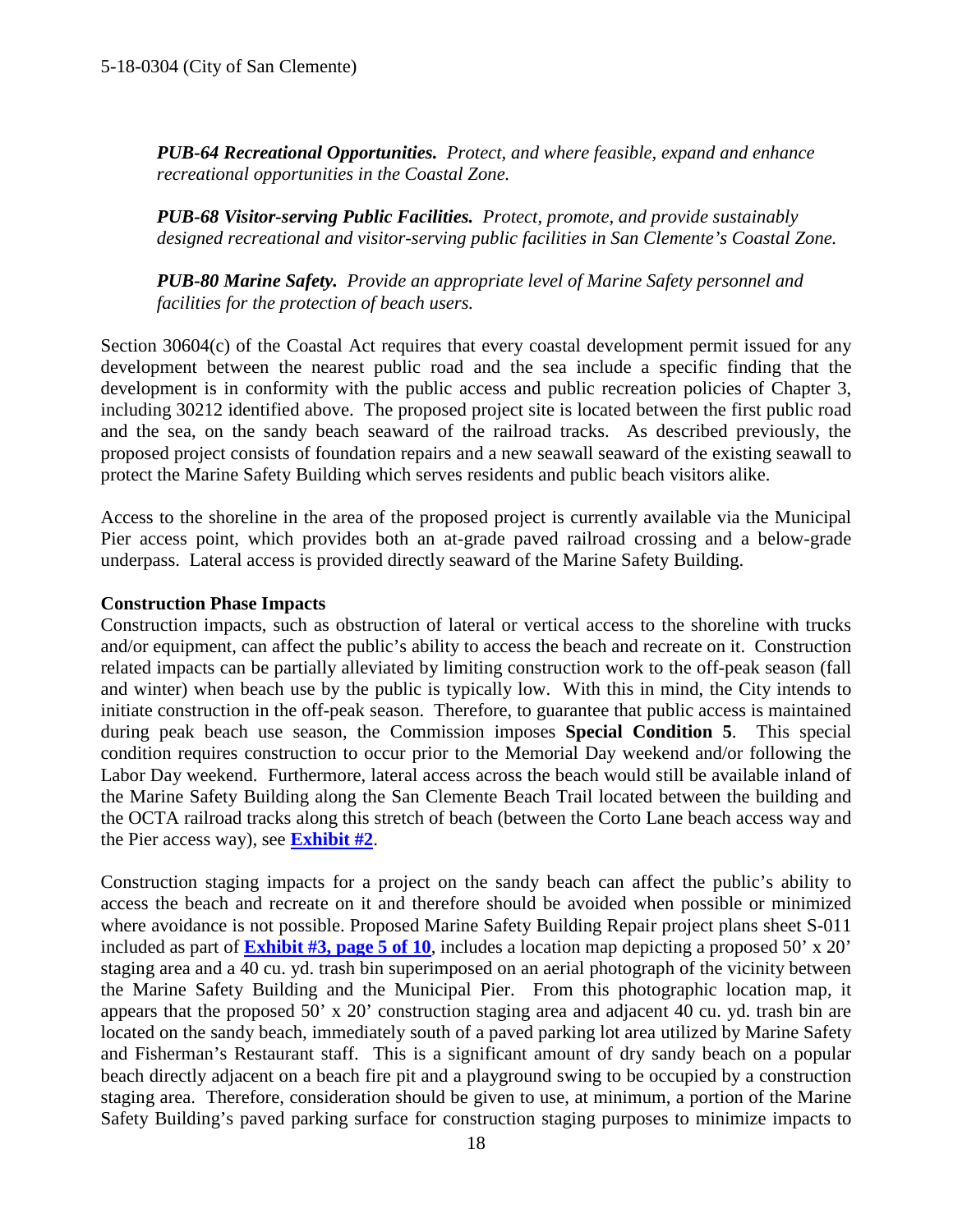public access and recreation. In order to avoid adverse construction-related impacts upon public access and recreation, **Special Condition 4** requires the submittal of a project construction staging plan to ensure that the staging site minimizes adverse public access and recreation impacts to the beach or coastal resources to the maximum extent practicable.

#### **Post-Construction Impacts**

After construction, the project would indeed result in additional adverse impacts to public access beyond those which presently exist. The proposed new shoreline protective device (new seawall and concrete cap) would result in an approximately 1.5 to 2.5 foot seaward encroachment across the proposed 220 linear foot seawall from the location of the existing seawall which is already approximately 15 feet from the ocean facing wall of the Marine Safety Building. This would push the public farther into the surf zone, thus making lateral access in front of the building much more difficult during high tide.

**Special Condition 1 and Special Condition 2** requiring revised plans to redesign the project and place the proposed new seawall inland of the existing seawalls and cutting down the exposed steel pile seawall down to scour level or bedrock level would result in a modest gain of approximately 2- 3 feet of beach area in front of the building. Therefore, as conditioned to avoid adverse impacts, the Commission finds the proposed development consistent with the public access and recreation policies of Chapter 3 of the Coastal Act.

#### <span id="page-18-0"></span>**E. SCENIC AND VISUAL RESOURCES/DEVELOPMENT: MINIMIZATION OF IMPACTS**

Section 30251 of the Coastal Act states that:

*The scenic and visual qualities of coastal areas shall be considered and protected as a resource of public importance. Permitted development shall be sited and designed to protect views to and along the ocean and scenic coastal areas, to minimize the alteration of natural land forms, to be visually compatible with the character of surrounding areas, and, where feasible, to restore and enhance visual quality in visually degraded areas. New development in highly scenic areas such as those designated in the California Coastline Preservation and Recreation Plan prepared by the Department of Parks and Recreation and by local government shall be subordinate to the character of its setting.*

City of San Clemente Certified Land Use Plan Policy (as guidance):

*VIS-1 Visual Character and Aesthetic Resources Preservation. Preserve the visual character and aesthetic resources of the City and where feasible, enhance scenic and visual qualities of the coastal zone, including coastal bluffs, visually significant ridgelines, and coastal canyons, open spaces, prominent, mature trees on public*  lands, and designated significant public views. Where feasible, enhance and restore *scenic and visual qualities of the coastal zone, including those to and along the ocean and coastal bluffs. Where protection of visual character and aesthetic resources is not feasible, impacts shall be mitigated.*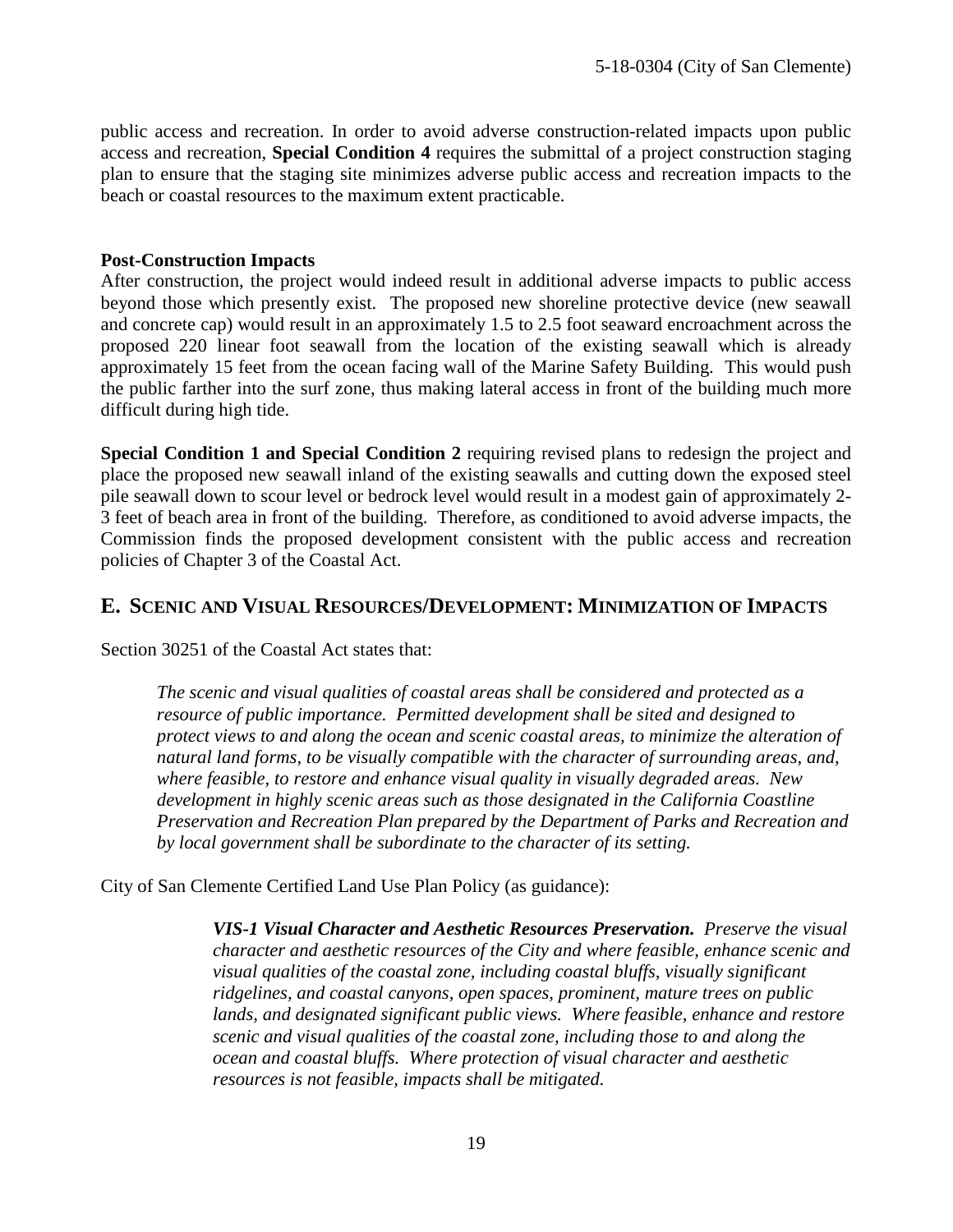The above-cited Coastal Act policy is designed to protect visual qualities of coastal areas as a resource of public importance, to protect views to and along the ocean and scenic coastal areas, and for new development to be visually compatible with the character of surrounding areas, including the protection of special communities/neighborhoods that, because of their unique characteristics, are popular visitor destination points for recreational uses. Furthermore, the City's LUP, used as guidance, includes the aforementioned policy that provides for preservation of and where feasible, the restoration of scenic and visual qualities of the coastal zone. Additionally, LUP Figure 6-1 identifies the stretch of beach along the subject site as an important public view corridor from a vantage point from the Municipal Pier inland.

The proposed development is the construction of a new steel sheet pile seawall with a concrete cap. The steel sheet pile portion of the seawall is anticipated to be buried in the sand and only the 2' 4" thick concrete cap exposed above sand level along with a new armor mat slope protection between the new seawall and the building's foundation wall for additional foundation protection from wave runup. The applicant is not proposing any treatment of the proposed steel sheetpile seawall or concrete cap to blend it with the natural surroundings.

The project is located on a beach lot north of the Municipal Pier. The site is located seaward of the OCTA railroad tracks and is highly visible from public vantage points. Because the proposed seawall repair will affect views inland from the shoreline and from a public access point, any adverse visual impacts must be minimized. Consequently, it is necessary to ensure that the development will be designed to protect views to and along the beach area and to minimize the alteration of existing landforms.

The Commission imposes **Special Condition 2**, which in addition to limiting the authorization of the proposed new seawall to 15 years, also addresses any additional adverse impacts the project would have to visual resources. **Special Condition 2** requires the concrete components of the proposed shoreline protective device such as the concrete cap, the armor mat slope protection between the new seawall and the building's foundation wall, and the exposed concrete caissons be given a sand colorization treatment that would camouflage these protective devices in earth tones to match the natural appearance of the surrounding beach.

As conditioned, the Commission finds the project consistent with the visual resource protection policies of Section 30251 of the Coastal Act.

## <span id="page-19-0"></span>**F. MARINE RESOURCES/WATER QUALITY**

Section 30230 of the Coastal Act states, in pertinent part:

*Marine resources shall be maintained, enhanced, and where feasible, restored.*

Section 30231 of the Coastal Act states:

*The biological productivity and the quality of coastal waters, streams, wetlands, estuaries, and lakes appropriate to maintain optimum populations of marine organisms and for the protection of human health shall be maintained and, where feasible, restored through, among other means, minimizing adverse effects of waste water discharges and entrainment,*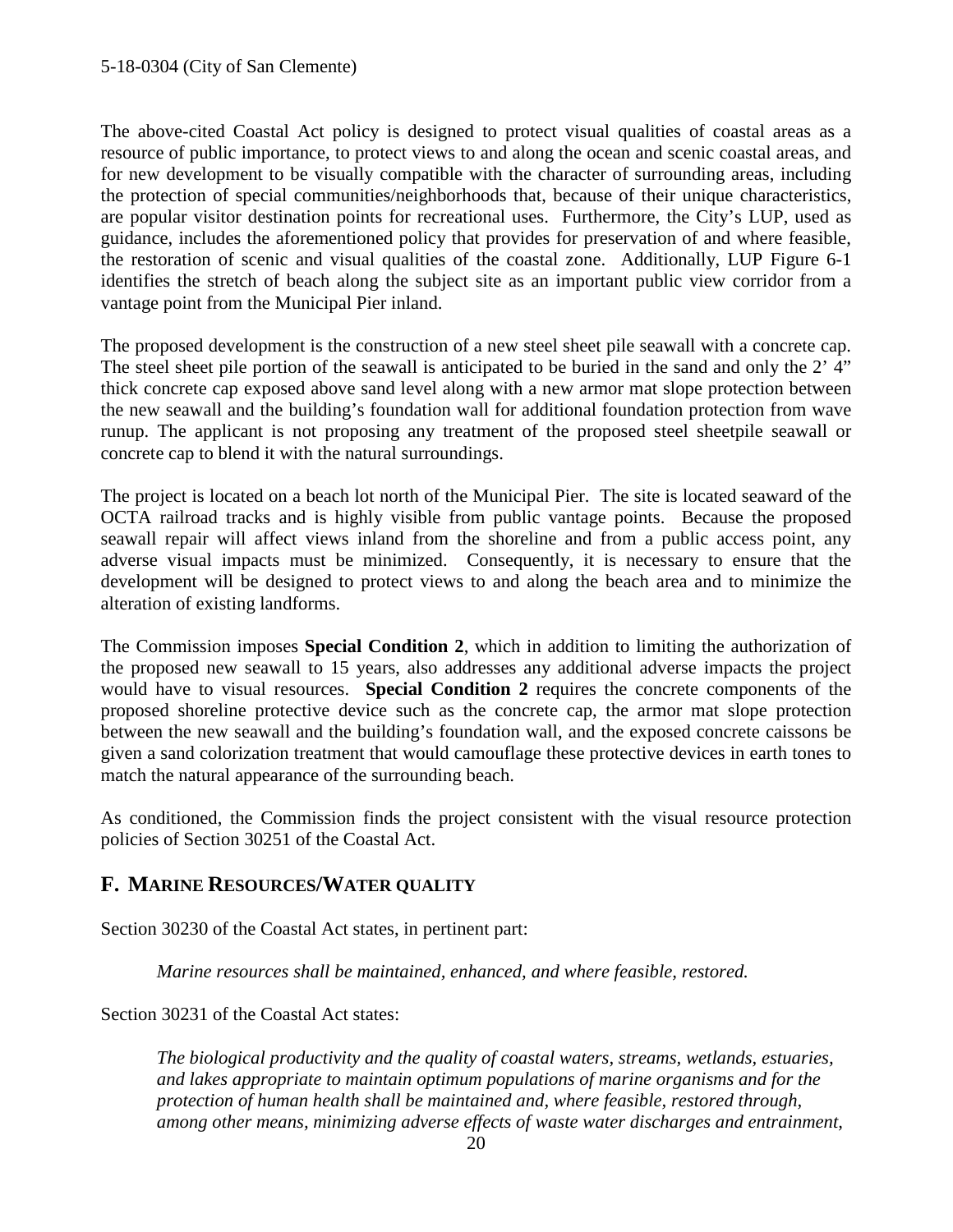*controlling runoff, preventing depletion of ground water supplies and substantial interference with surface water flow, encouraging waste water reclamation, maintaining natural vegetation buffer areas that protect riparian habitats, and minimizing alteration of natural streams.*

Section 30232 of the Coastal Act states, in pertinent part:

*Protection against the spillage of crude oil, gas, petroleum products, or hazardous substances shall be provided in relation to any development or transportation of such materials.*

City of San Clemente Certified Land Use Plan Policies (as guidance):

*RES-60 Minimization of Water Quality Impacts During Construction. Development shall minimize the land disturbance activities of construction, especially in erosive areas to avoid detrimental water quality impacts caused by increased erosion or sedimentation. Development shall minimize pollution of runoff by construction chemicals and materials.* 

*RES-61 Construction Measures. The City shall require that construction be conducted with provisions for the control of sediment transport and debris originating at the construction site…*

The City of San Clemente proposes to carry out repairs to the Marine Safety Building and build a new seawall adjacent to coastal waters. Although the proposed project will not have direct postconstruction impacts on coastal waters, construction impacts have the potential to negatively affect water quality. Storage or placement of construction materials, debris, or waste in a location which may be discharged into coastal waters would result in adverse impacts upon the marine environment that would reduce the biological productivity of coastal waters. For instance, construction debris entering coastal waters may cover and displace soft bottom habitat. In order to avoid adverse construction-related impacts upon marine resources, **Special Condition 6** outlines constructionrelated requirements to provide for the safe storage of construction materials and the safe disposal of construction debris. For example, requiring all stock piles and construction materials to be covered, enclosed on all sides, located as far away as possible from drain inlets and the water. This condition ensures that construction activities will not have a negative impact on coastal resources. Additionally, **Special Condition 4** requires submittal of a revised construction staging plan that takes advantage of the existing paved parking surface adjacent to the Marina Safety Building for staging or storage of equipment to avoid as much as possible stored stock piles and construction equipment and materials from coming in contact with the sand.

As discussed above, the proposed project will not result in post-construction impacts on water quality. During construction, special precautions will be followed to ensure that materials are stored properly and debris is disposed of at an appropriate location. Only as conditioned for appropriate construction practices does the Commission find that the proposed development is consistent with Sections 30230, 30231 and 30232 of the Coastal Act.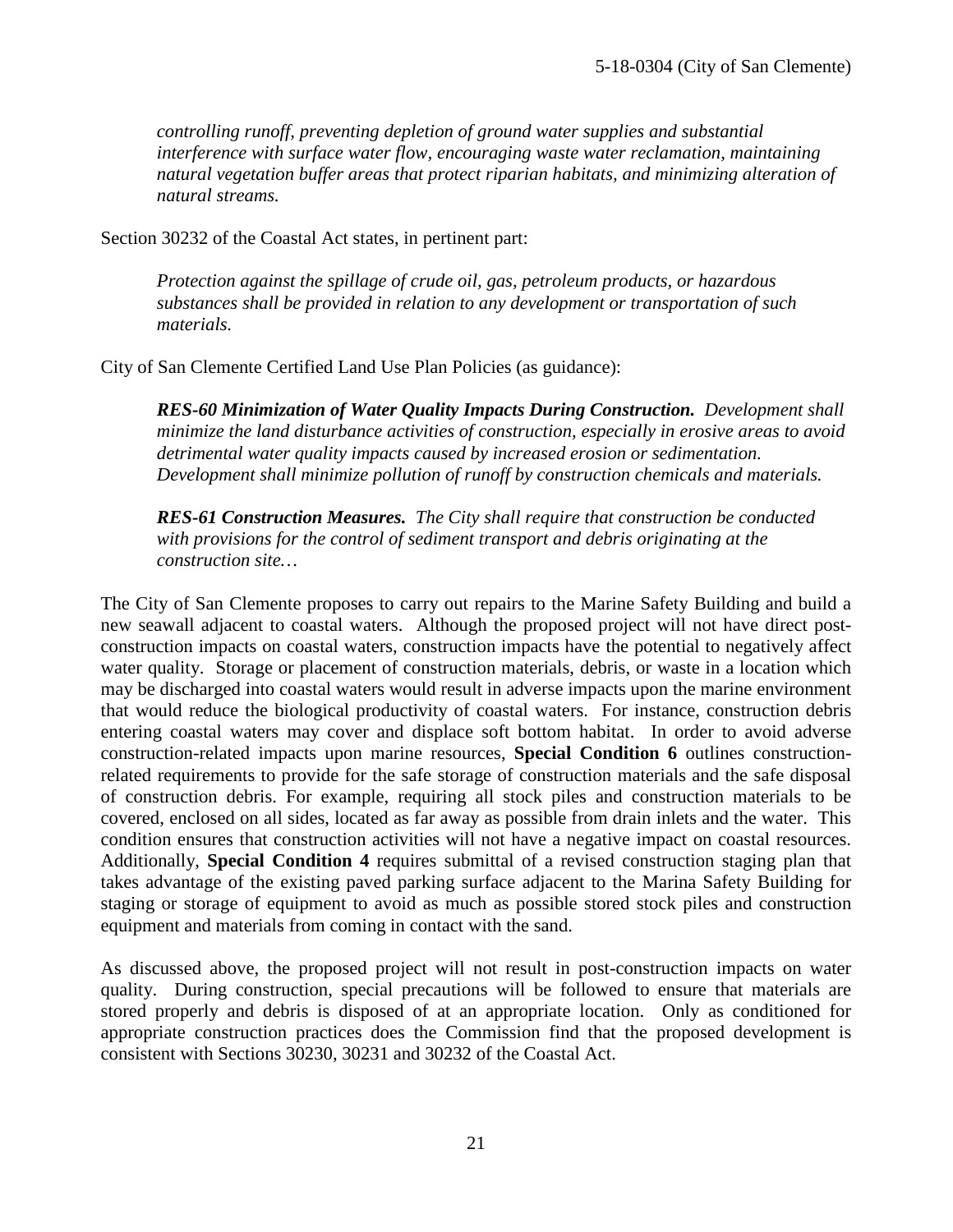## <span id="page-21-0"></span>**G. LOCAL COASTAL PROGRAM (LCP)**

Section 30604(a) of the Coastal Act provides that the Commission shall issue a coastal permit only if the project will not prejudice the ability of the local government having jurisdiction to prepare a Local Coastal Program that conforms with Chapter 3 policies of the Coastal Act. The Commission certified the Land Use Plan for the City of San Clemente on May 11, 1988, and certified an amendment in October 1995. On April 10, 1998, the Commission certified with suggested modifications the Implementation Plan portion of the Local Coastal Program. The suggested modifications expired on October 10, 1998. The City re-submitted on June 3, 1999, but withdrew the submittal on October 5, 2000. In 2018, the Commission certified a major update to the Land Use Plan for the City of San Clemente.

The proposed development is consistent with the policies contained in the certified Land Use Plan. Moreover, as discussed herein, the development, as conditioned, is consistent with the Chapter 3 policies of the Coastal Act. Therefore, approval of the proposed development will not prejudice the City's ability to prepare a Local Coastal Program for San Clemente that is consistent with the Chapter 3 policies of the Coastal Act as required by Section 30604(a).

## <span id="page-21-1"></span>**H. CALIFORNIA ENVIRONMENTAL QUALITY ACT (CEQA)**

Section 13096 of Title 14 of the California Code of Regulations requires Commission approval of Coastal Development Permits to be supported by a finding showing the permit, as conditioned by any conditions of approval, to be consistent with any applicable requirements of the California Environmental Quality Act (CEQA). Section 21080.5(d)(2)(A) of CEQA prohibits a proposed development from being approved if there are feasible alternatives or feasible mitigation measures available which would substantially lessen any significant adverse effect which the activity may have on the environment.

The City of San Clemente is the lead agency for purposes of CEQA compliance. The City determined this project is categorically exempt from CEQA as Class 2 under Section 15302: replacement or reconstruction of an existing structure located on the same site with substantially the same purpose and capacity. As such, the City determined the project is exempt from CEQA's requirements regarding consideration of mitigation measures and alternatives. The Commission, however, has conditioned the proposed project in order to ensure its consistency with Coastal Act and CEQA requirements, particularly regarding public access and resource protection. These special conditions are: 1) Submittal of Revised Final Bulkhead Plans 2) Shoreline Structure Authorization Terms; 3) Other Agency Approvals; 4) Construction Staging Plan; 5) Timing of Construction and Public Access; 6) Construction Phase BMPs; 7) Assumption of Risk, Waiver of Liability and Indemnity; 8) Future Improvements; 9) Future Development of the Site; and 10) Public Rights.

There are no other feasible alternatives or mitigation measures available which will lessen any significant adverse impact the project would have on the environment. Therefore, the Commission finds that the proposed project, as conditioned to mitigate the identified impacts, is the least environmentally damaging feasible alternative and can be found consistent with the requirements of the Coastal Act to conform to CEQA.